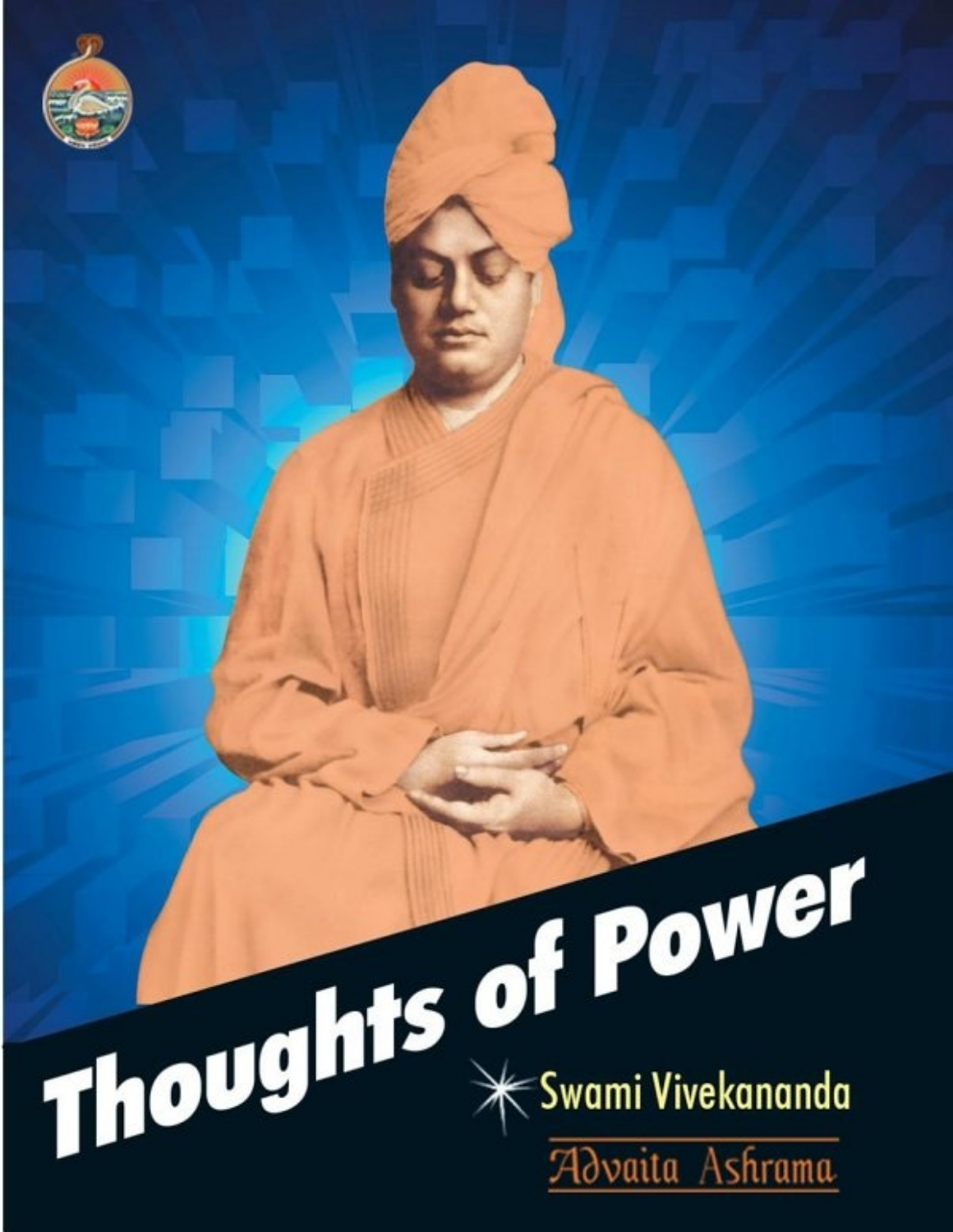# **THOUGHTS OF POWER**



## **SWAMI VIVEKANANDA**



Advaita Ashrama (PUBLICATION DEPARTMENT) 5 DEHI ENTALLY ROAD • KOLKATA 700014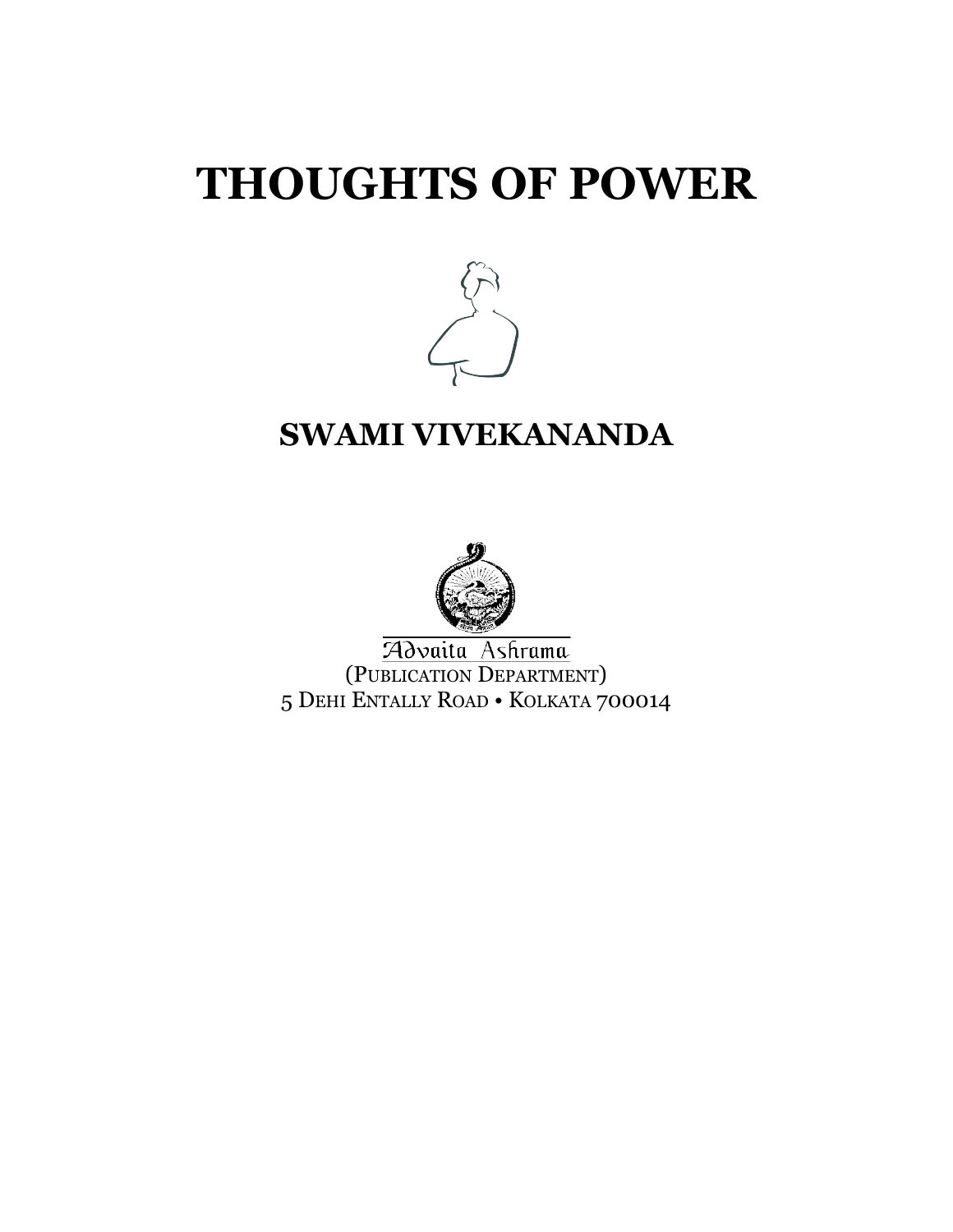### *Published by*

The Adhyaksha Advaita Ashrama P.O. Mayavati, Dt. Champawat Uttarakhand - 262524, India

*from its Publication Department, Kolkata*

Email: mail@advaitaashrama.org Website: www.advaitaashrama.org

*© All Rights Reserved*

First EBook Edition, March 2016

ISBN 978-81-7505-020-4 (Paperback) ISBN 978-81-7505-824-8 (EBook)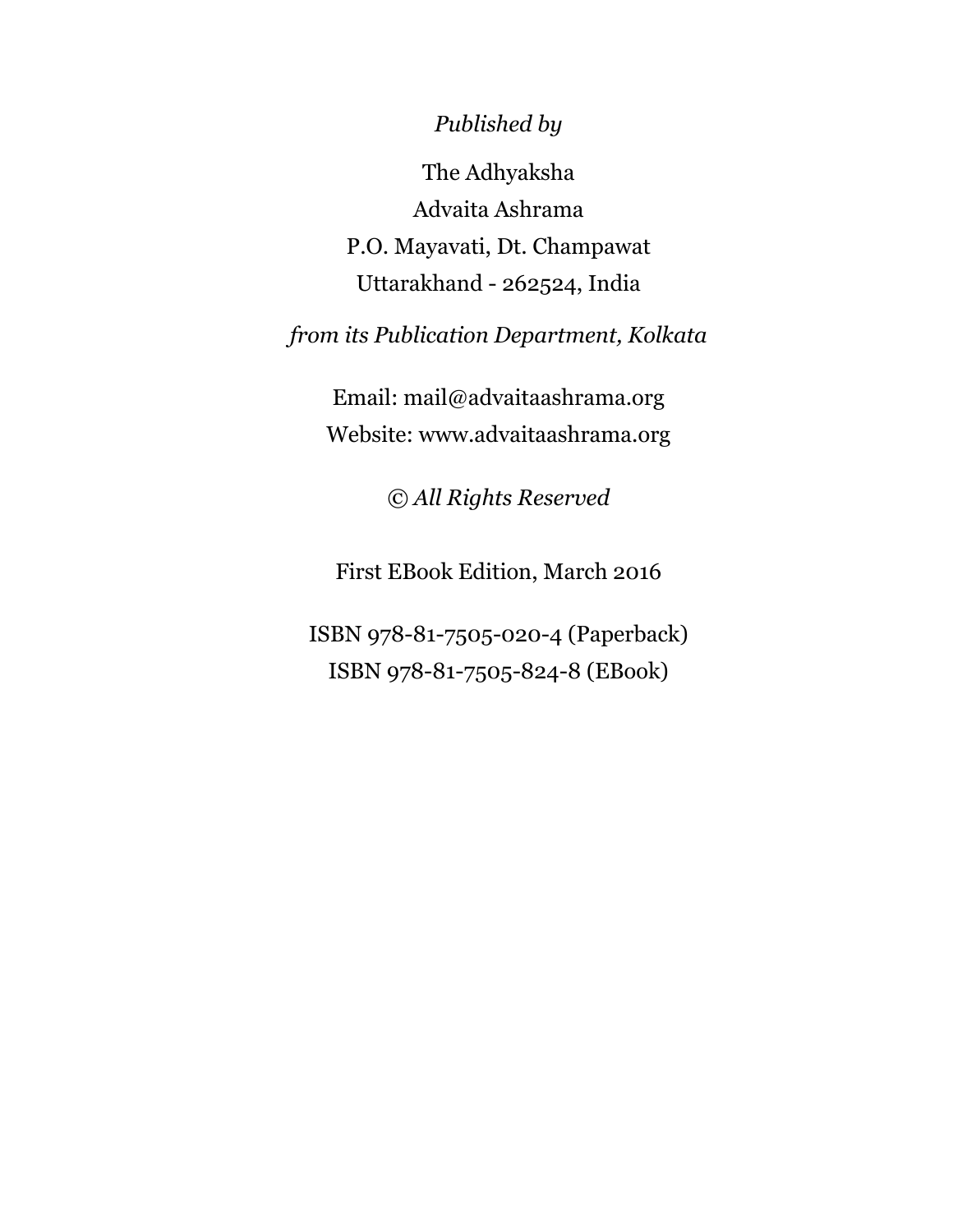# **Table of Contents**

FAITH AND [STRENGTH](#page-4-0) LOVE AND [UNSELFISHNESS](#page-8-0) GOD AND [RELIGION](#page-12-0) [INDIA](#page-16-0) **[MISCELLANEOUS](#page-21-0) [REFERENCES](#page-24-0)** [SUGGESTED](#page-26-0) READING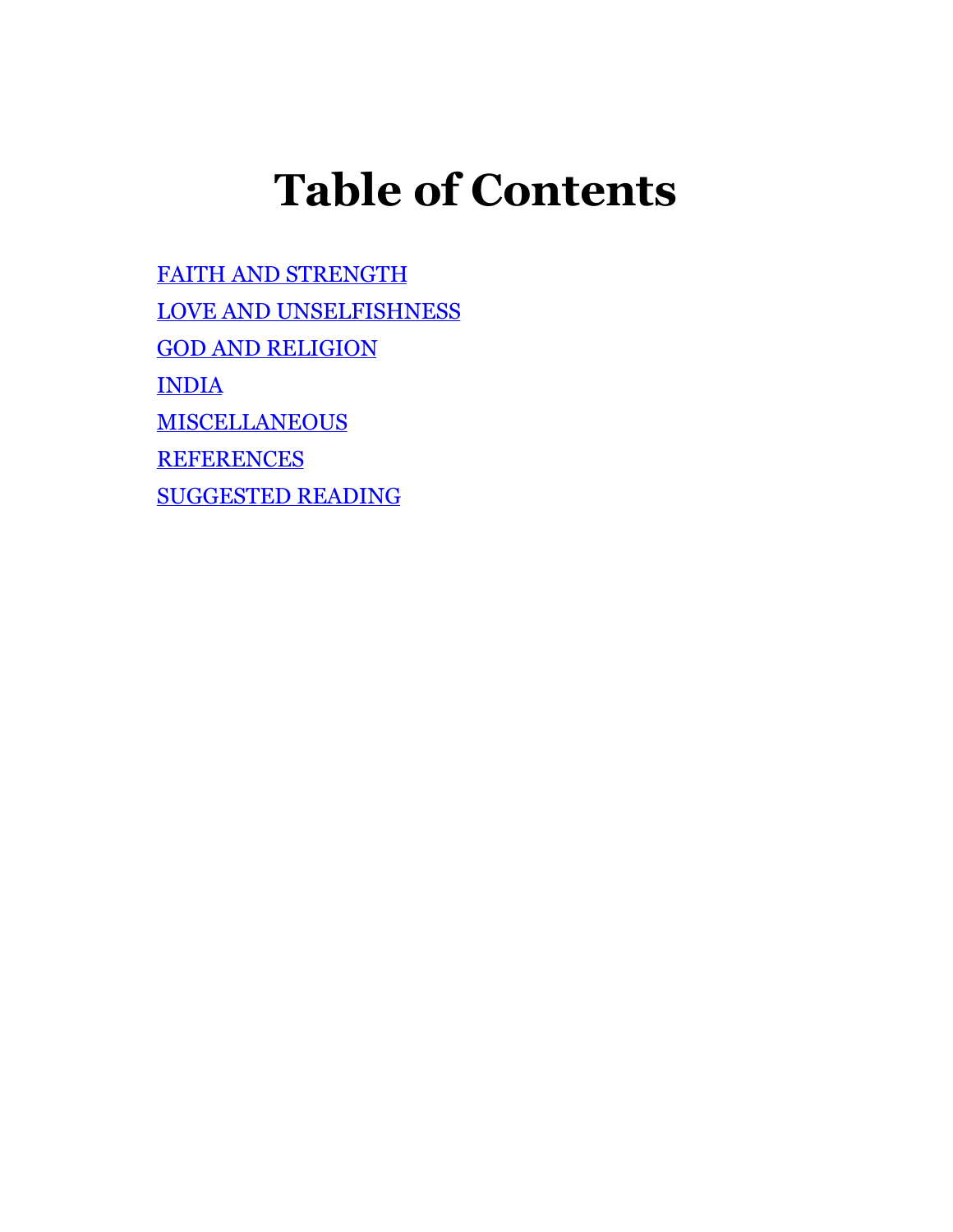

### **FAITH AND STRENGTH**

<span id="page-4-0"></span>1. Ye are the Children of God, the sharers of immortal bliss, holy and perfect beings. Ye divinities on earth—sinners! It is a sin to call a man so; it is a standing libel on human nature. Come up, O lions, and shake off the delusion that you are sheep; you are souls immortal, spirits free, blest and eternal; ye are not matter, ye are not bodies; matter is your servant, not you the servant of matter.

2. He is an atheist who does not believe in himself. The old religions said that he was an atheist who did not believe in God. The new religion says that he is the atheist who does not believe in himself.

3. Faith, faith, faith in ourselves, faith, faith in God—this is the secret of greatness. If you have faith in all the three hundred and thirty millions of your mythological gods, and in all the gods which foreigners have now and again introduced into your midst, and still have no faith in yourselves, there is no salvation for you. Have faith in yourselves, and stand up on that faith and be strong.

4. To succeed, you must have tremendous perseverance, tremendous will. "I will drink the ocean", says, the persevering soul; "at my will mountains will crumble up." Have that sort of energy, that sort of will, work hard, and you will reach the goal.

5. This is the great fact: strength is life, weakness is death. Strength is felicity, life eternal, immortal; weakness is constant strain and misery: weakness is death.

6. The world requires a few hundred bold men and women. Practise that boldness which dares know the Truth, which dares show the Truth in life, which does not quake before death, nay, welcomes death, makes a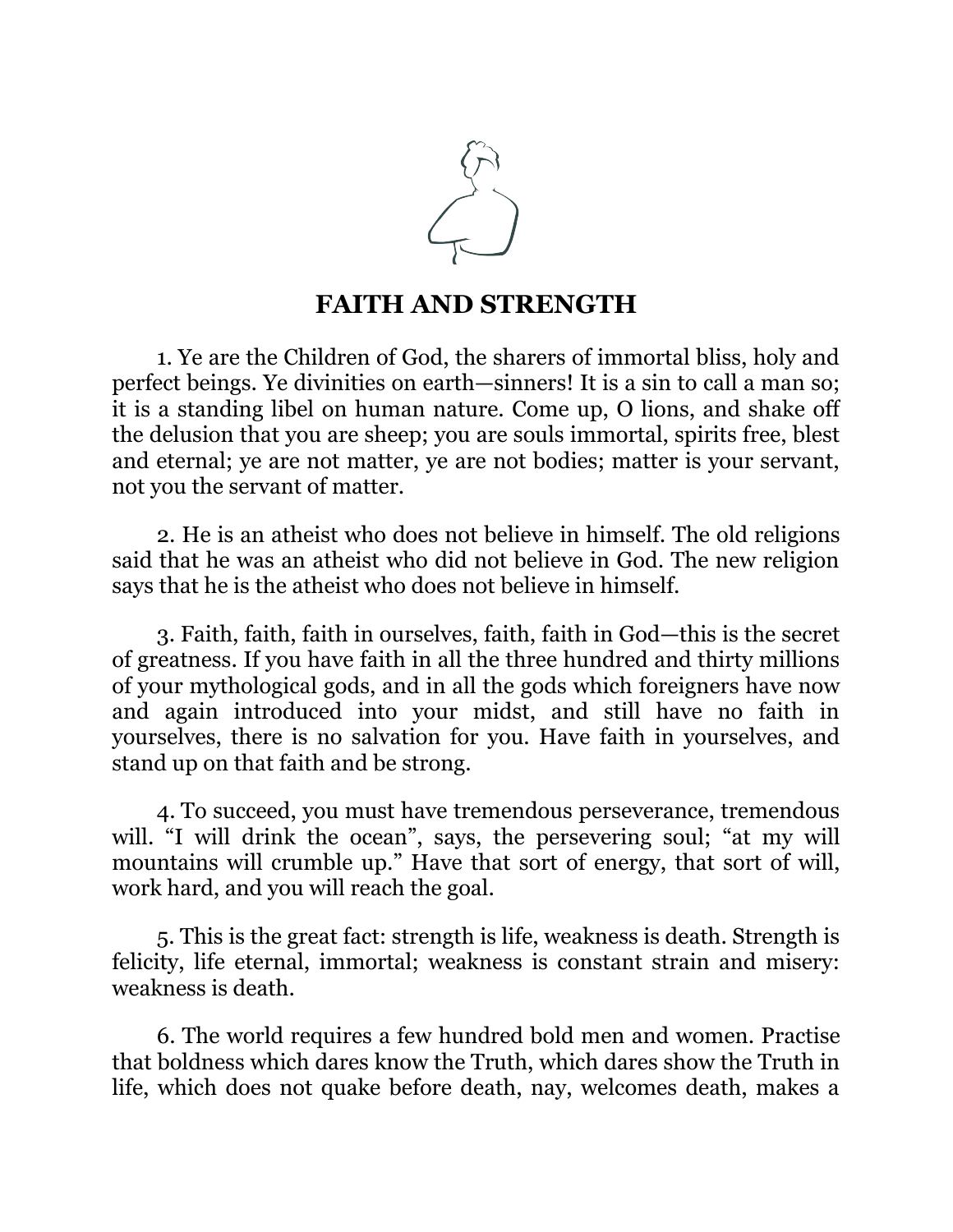man know that he is the Spirit, that, in the whole universe, nothing can kill him. Then you will be free.

7. Doing is very good, but that comes from thinking. … Fill the brain, therefore, with high thoughts, highest ideals, place them day and night before you, and out of that will come great work.

8. Do not talk of the wickedness of the world and all its sins. Weep that you are bound to see wickedness yet. Weep that you are bound to see sin everywhere, and if you want to help the world, do not condemn it. Do not weaken it more. For what is sin and what is misery, and what are all these, but the results of weakness? The world is made weaker and weaker every day by such teachings.

9. Let positive, strong, helpful thought enter into their brains from very childhood. Lay yourselves open to these thoughts, and not to weakening and paralysing ones.

10. Never mind failures; they arequite natural, they are the beauty of life, these failures. What would life be without them? It would not be worth having if it were not for struggles. Where would be the poetry of life? Never mind the struggles, the mistakes. I never heard a cow tell a lie, but it is only a cow—never a man. So never mind these failures, these little backslidings; hold the ideal a thousand times; and if you fail a thousand times, make the attempt once more.

11. All the powers in the universe are already ours. It is we who have put our hands before our eyes and cry that it is dark. Know that there is no darkness around us. Take the hands away and there is the light which was from the beginning. Darkness never existed, weakness never existed. We who are fools cry that we are weak; we who are fools cry that we are impure.

12. The remedy for weakness is not brooding over weakness, but thinking of strength. Teach men of the strength that is already within them.

13. The ideal of faith in ourselves is of the greatest help to us. If faith in ourselves had been more extensively taught and practised, I am sure a very large portion of the evils and miseries that we have would have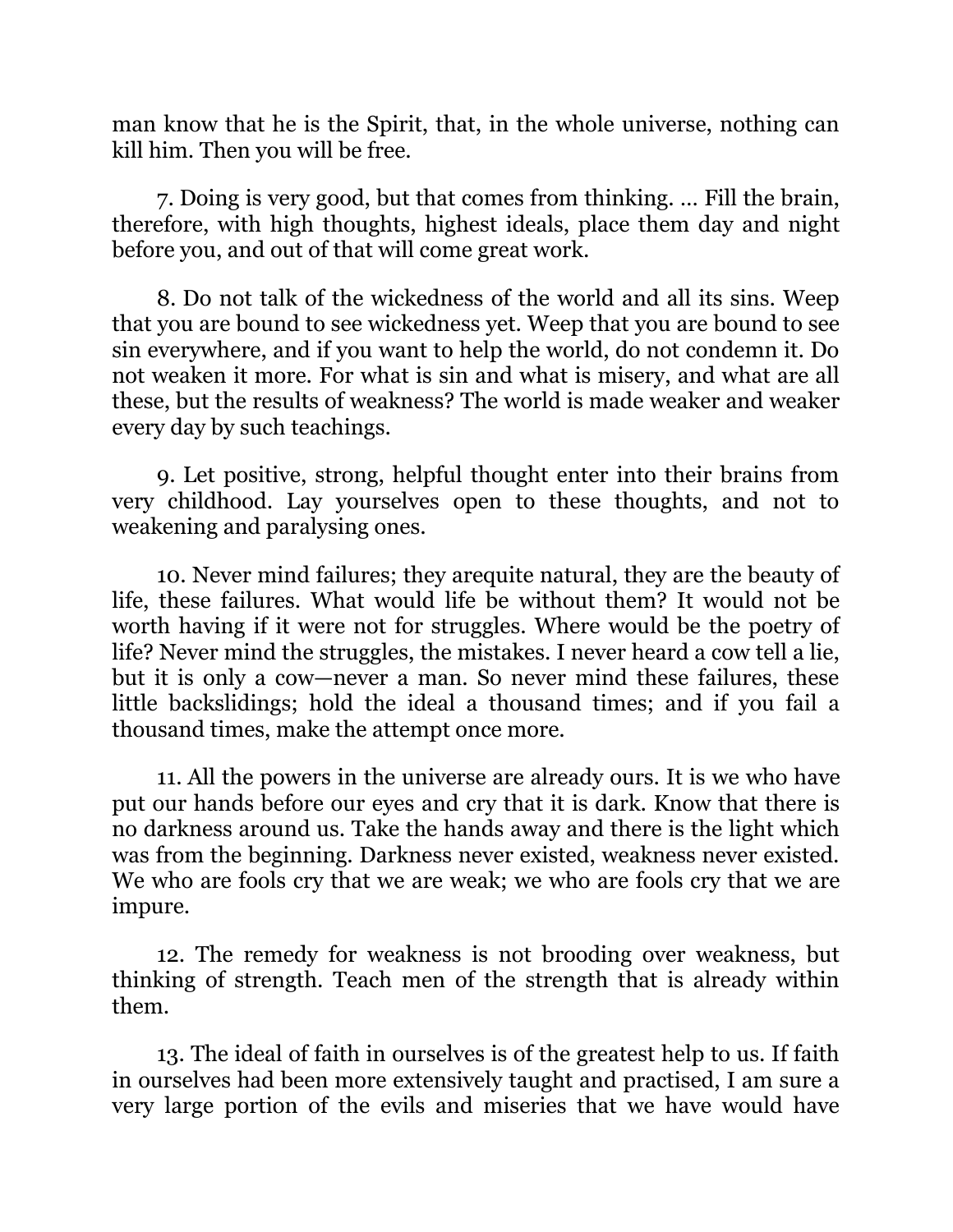vanished.

14. Throughout the history of mankind, if any motive power has been more potent than another in the lives of all great men and women, it is that of faith in themselves. Born with the consciousness that they were to be great, they became great.

15. Let a man go down as low as possible; there must come a time when out of sheer desperation he will take an upward curve and will learn to have faith in himself. But it is better for us that we should know it from the very first. Why should we have all these bitter experiences in order to gain faith in ourselves?

16. We can see that all the difference between man and man is owing to the existence and non-existence of faith in himself. Faith in ourselves will do everything. I have experienced it in my own life, and am still doing so; and as I grow older that faith is becoming stronger and stronger,

17. Do you know how much energy, how many powers, how many forces are still lurking behind that frame of yours? What scientist has known all that is in man? Millions of years have passed since man first came here, and yet but one infinitesimal part of his powers has been manifested. Therefore, you must not say that you are weak. How do you know what possibilities lie behind that degradation on the surface? You know but little of that which is within you. For behind you is the ocean of infinite power and blessedness.

18. If matter is powerful, thought is omnipotent. Bring this thought to bear upon your life, fill yourselves with the thought of your almightiness, your majesty, and your glory. Would to God no superstitions had been put into your head! Would to God we had not been surrounded from our birth by all these superstitious influences and paralysing ideas of our weakness and vileness!

19. Look back on yourselves from the state of the amoeba to the human being; who made all that? Your own will. Can you deny then that it is almighty? That which has made you come up so high can make you go higher still. What you want is character, strengthening of the will.

20. If there is one word that you find coming out like a bomb from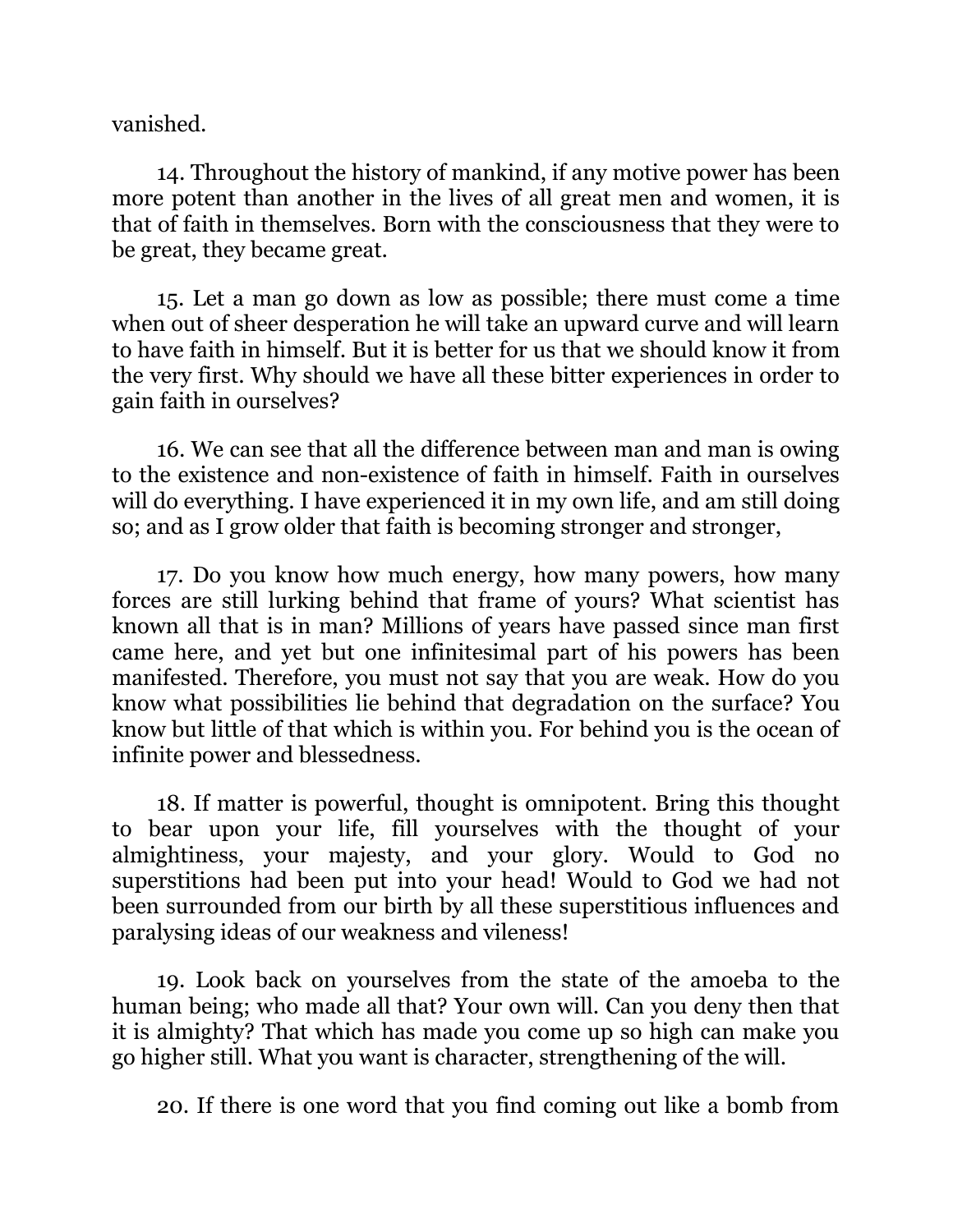the Upanishads, bursting like a bombshell upon masses of ignorance, it is the word fearlessness. And the only religion that ought to be taught is the religion of fearlessness. Either in this world or in the world of religion, it is true that fear is the sure cause of degradation and sin. It is fear that brings misery, fear that brings death, fear that breeds evil.

21. Make your nerves strong. What we want is muscles of iron and nerves of steel. We have wept long enough. No more weeping, but stand on your feet and be men.

22. First of all, our young men must be strong. Religion will come afterwards. Be strong, my young friends; that is my advice to you. You will be nearer to Heaven through football than through the study of the Gita. These are bold words; but I have to say them, for I love you. I know where the shoe pinches. I have gained a little experience. You will understand the Gita better with your biceps, your muscles, a little stronger. You will understand the mighty genius and the mighty strength of Krishna better with a little of strong blood in you. You will understand the Upanishads better and the glory of the Atman when your body stands firm upon your feet, and you feel yourselves as men.

23. Men, men, these are wanted: everything else will be ready, but strong, vigorous, believing young men, sincere to the backbone, are wanted. A hundred such and the world becomes revolutionised.

24. The will is stronger than anything else. Everything must go down before the will, for that comes from God and God Himself; a pure and a strong will is omnipotent. Do you not believe in it?

25. Yes, the older I grow, the more everything seems to me to lie in manliness. This is my new gospel. Do even evil like a man! Be wicked, if you must, on a great scale!

26. The history of the world is the history of a few men who had faith in themselves. That faith calls out the divinity within. You can do anything.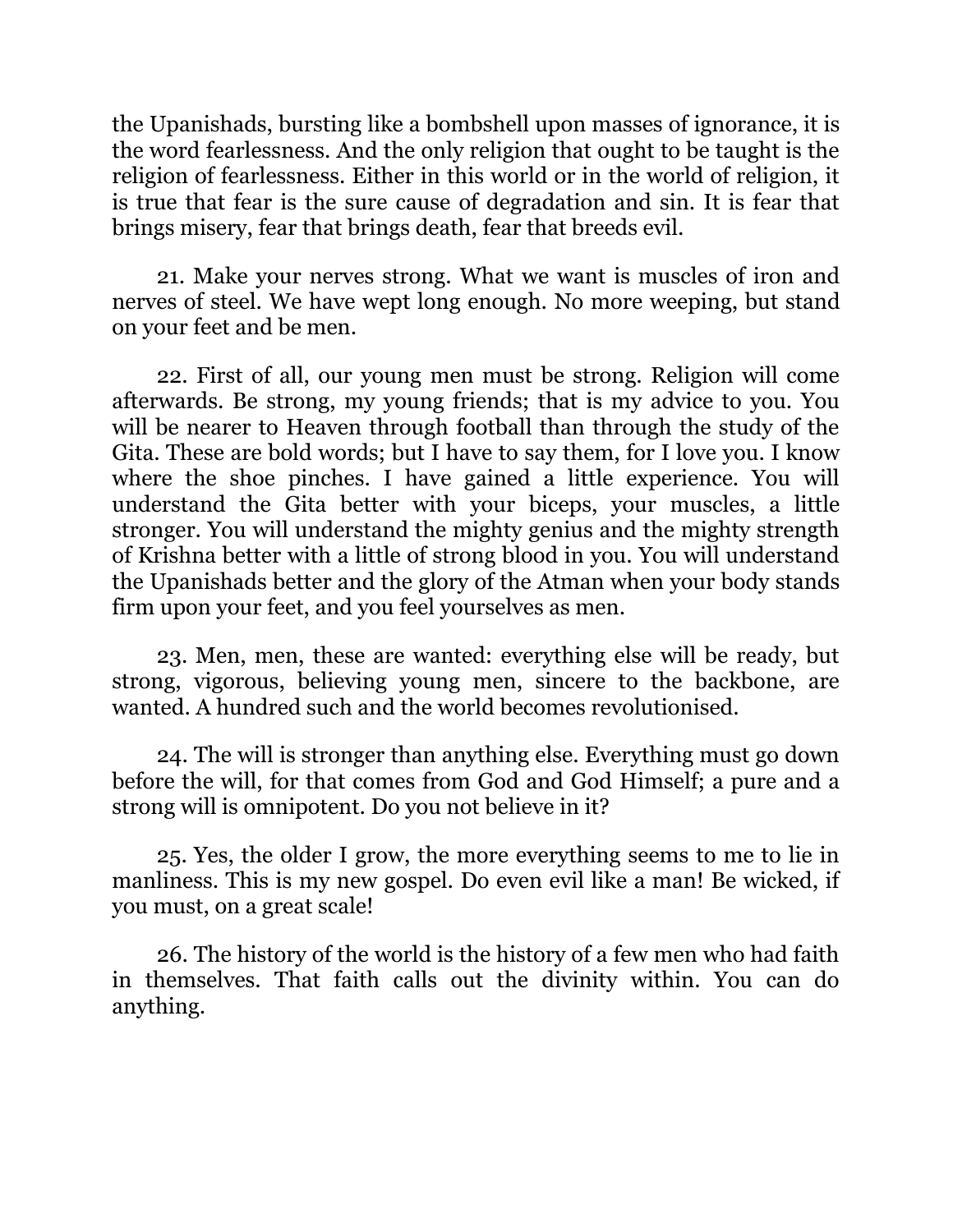

### **LOVE AND UNSELFISHNESS**

<span id="page-8-0"></span>1. Unselfishness is more paying, only people have not the patience to practise it.

2. Do not stand on a high pedestal and take five cents in your hand and say, "Here, my poor man"; but be grateful that the poor man is there, so that by making a gift to him you are able to help yourself. It is not the receiver that is blessed, but it is the giver. Be thankful that you are allowed to exercise your power of benevolence and mercy in the world, and thus become pure and perfect.

3. By means of the constant effort to do good to others we are trying to forget ourselves; this forgetfulness of self is the one great lesson we have to learn in life. Man thinks foolishly that he can make himself happy, and after years of struggle finds out at last that true happiness consists in killing selfishness and that no one can make him happy except himself.

4. That which is selfish is immoral, and that which is unselfish is moral.

5. Learn that the whole of life is giving; that nature will force you to give. So, give willingly. … You come into life to accumulate. With clenched hands, you want to take. But nature puts a hand on your throat and makes your hands open. Whether you will it or not, you have to give. The moment you say, "I will not", the blow comes; you are hurt. None is there but will be compelled, in the long run, to give up everything.

6. This is the gist of all worship—to be pure and to do good to others. He who sees Shiva in the poor, in the weak, and in the diseased, really worships Shiva; and if he sees Shiva only in the image, his worship is but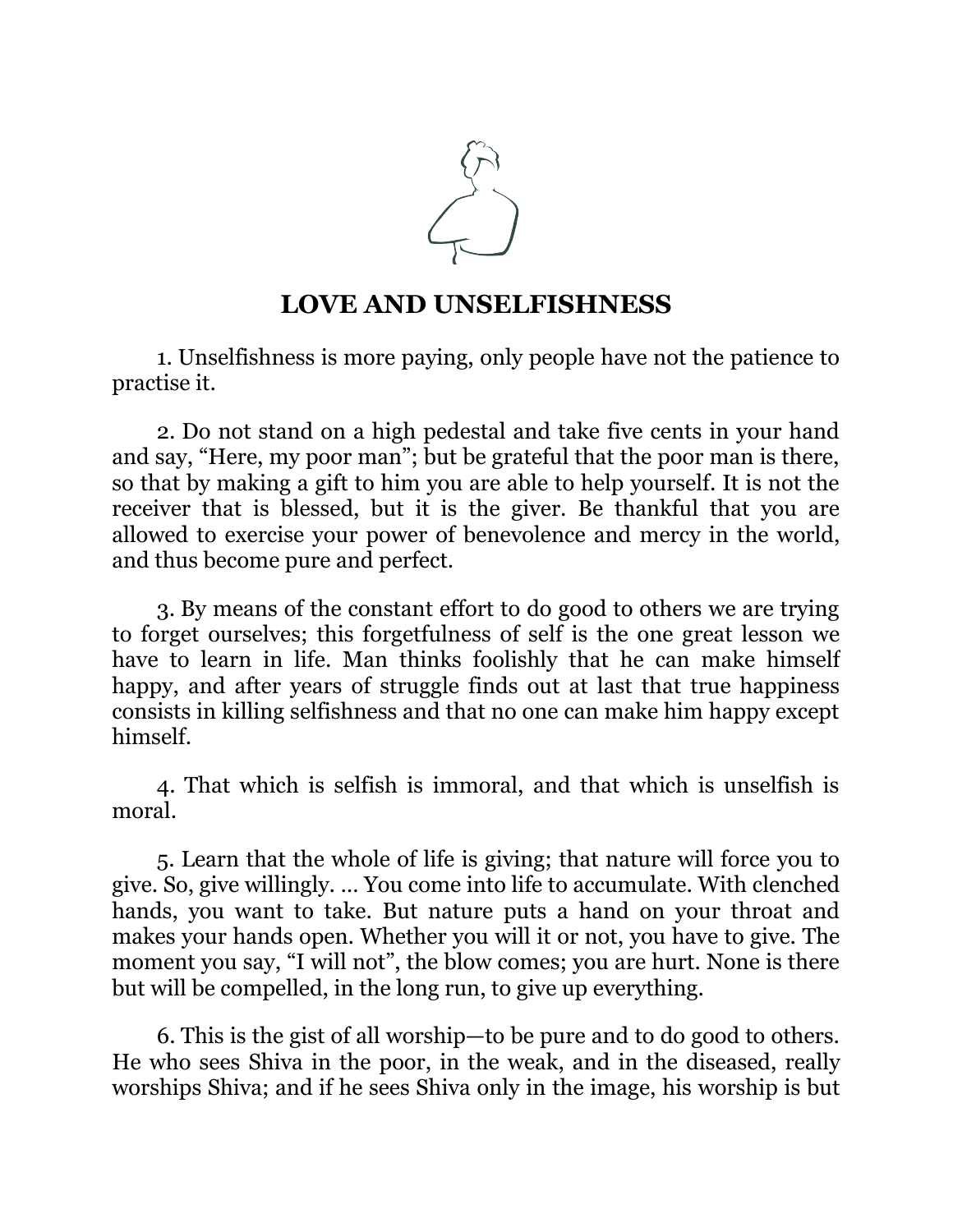preliminary.

7. This unselfishness is the test of religion. He who has more of this unselfishness is more spiritual and nearer to Shiva. … And if a man is selfish, even though he has visited all the temples, seen all the places of pilgrimage, and painted himself like a leopard, he is still further off from Shiva.

8. It is love and love alone that I preach, and I base my teaching on the great Vedantic truth of the sameness and omnipresence of the Soul of the Universe.

9. First bread and then religion. We stuff them too much with religion, when the poor fellows have been starving. No dogmas will satisfy the cravings of hunger. … You may talk doctrines by the millions, you may have sects by the hundreds of millions; ay, but it is nothing until you have the heart to feel. Feel for them as your Veda teaches you, till you find they are parts of your own bodies, till you realize that you and they, the poor and the rich, the saint and the sinner, are all parts of One Infinite Whole, which you call Brahman.

10. Feel for the miserable and look up for help—it shall come. I have travelled twelve years with this load in my heart and this idea in my head. I have gone from door to door of the so-called rich and great. With a bleeding heart I have crossed half the world to this strange land, seeking for help. The Lord is great. I know He will help me. I may perish of cold or hunger in this land, but I bequeath to you, young men, this sympathy, this struggle for the poor, the ignorant, the oppressed.

11. This life is short, the vanities of the world are transient, but they alone live who live for others, the rest are more dead than alive.

12. I do not believe in a God or religion which cannot wipe the widow's tears or bring a piece of bread to the orphan's mouth.

13. Love never fails, my son; today or tomorrow or ages after, truth will conquer! Love shall win the victory. Do you love your fellowmen?

14. Where should you go to seek for God—are not all the poor, the miserable, the weak, Gods? Why not worship them first? Why go to dig a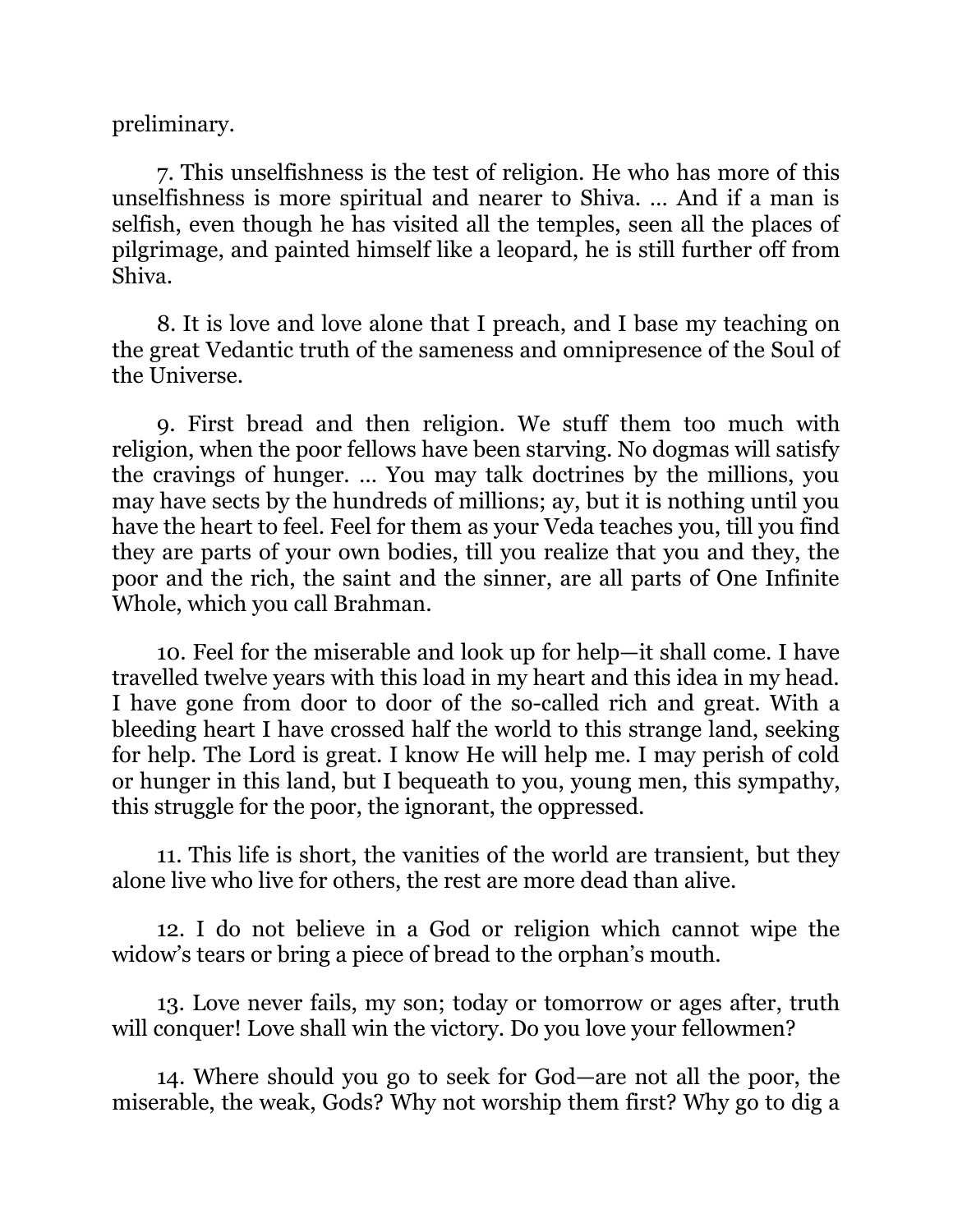well on the shores of the *Ganga*?

15. Believe in the omnipotent power of love. … Have you love?—You are omnipotent. Are you perfectly unselfish? If so, you are irresistible. It is character that pays everywhere.

16. My heart is too full to express my feeling; you know it, you can imagine it. So long as the millions live in hunger and ignorance, I hold every man a traitor who, having been educated at their expense, pays not the least heed to them! I call those men—who strut about in their finery, having got all their money by grinding the poor, wretches, so long as they do not do anything for those two hundred millions who are now no better than hungry savages! We are poor, my brothers, we are nobodies; but such have been always the instruments of the Most High.

17. I do not care for liberation, or for devotion, I would rather go to a hundred thousand hells, "doing good to others (silently) like the spring" this is my religion.

18. I shall work incessantly until I die, and even after death I shall work for the good of the world. Truth is infinitely more weighty than untruth; so is goodness. If you possess these, they will make their way by sheer gravity.

19. All expansion is life, all contraction is death. All love is expansion, all selfishness is contraction. Love is therefore the only law of life. He who loves lives, he who is selfish is dying. Therefore love for love's sake, because it is the only law of life, just as you breathe to live. This is the secret of selfless love, selfless action and the rest.

20. Who will give the world light? Sacrifice in the past has been the Law, it will be, alas, for ages to come. The earth's bravest and best will have to sacrifice themselves for the good of many, for the welfare of all. Buddhas by the hundred are necessary with eternal love and pity.

21. May I be born again and again, and suffer thousands of miseries so that I may worship the only God that exists, the only God I believe in, the sum total of all souls—and above all, my God the wicked, my God the miserable, my God the poor of all races, of all species, is the special object of my worship.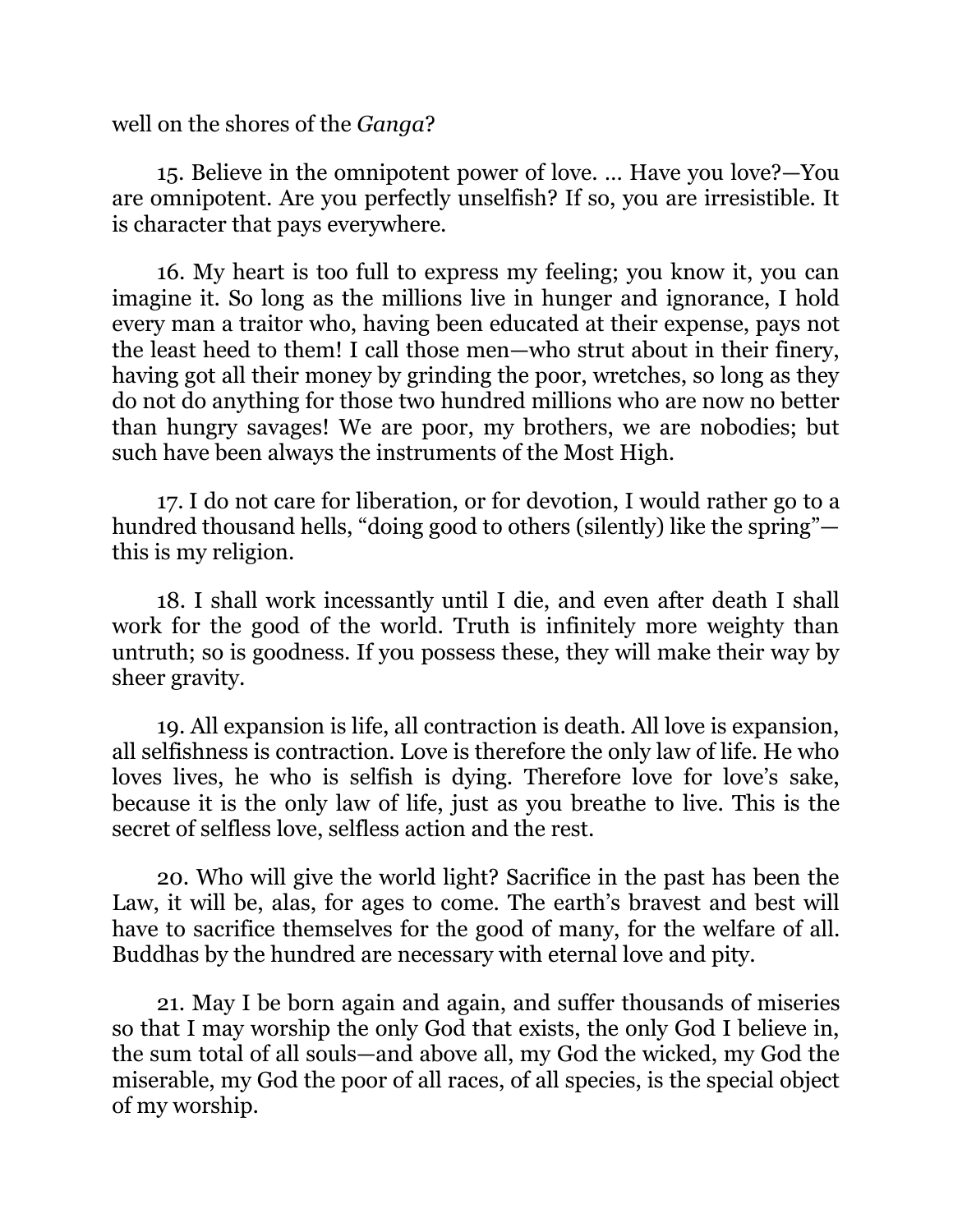22. Our best work is done, our greatest influence is exerted when we are without thought of self.

23. Religions of the world have become lifeless mockeries. What the world wants is character. The world is in need of those whose life is one burning love, selfless. That love will make every word tell like a thunderbolt.

24. Self-sacrifice, not self-assertion, is the law of the highest universe.

25. Religion comes with intense self-sacrifice. Desire nothing for yourself. Do all for others. This is to live and move and have your being in God.

26. None will be left, none destroyed. All will in the end be made perfect. Say, day and night, "Come up, my brothers! You are the infinite ocean of purity! Be God! Manifest as God!"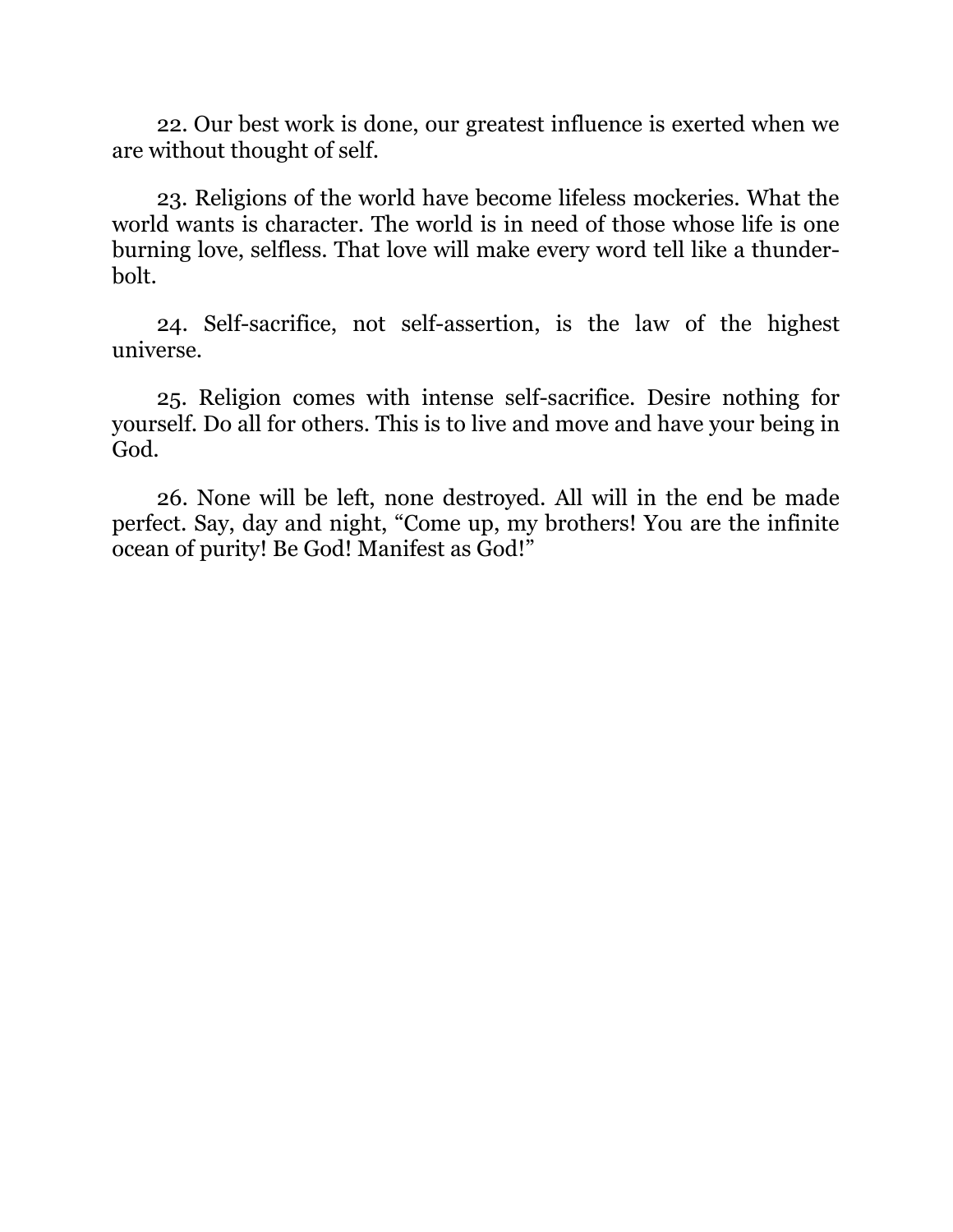

### **GOD AND RELIGION**

<span id="page-12-0"></span>1. Each soul is potentially divine. The goal is to manifest this Divinity within by controlling nature, external and internal. Do this either by work, or worship, or psychic control, or philosophy—by one, or more, or all of these—and be free. This is the whole of religion. Doctrines, or dogmas, or rituals, or books, or temples, or forms, are but secondary details.

2. If there is a God we must see Him, if there is a soul we must perceive it; otherwise it is better not to believe. It is better to be an outspoken atheist than a hypocrite.

3. Practice is absolutely necessary. You may sit down and listen to me by the hour every day, but if you do not practise, you will not get one step further. It all depends on practice. We never understand these things until we experience them. We will have to see and feel them for ourselves. Simply listening to explanations and theories will not do.

4. Take up one idea. Make that one idea your life—think of it, dream of it, live on that idea. Let the brain, muscles, nerves, every part of your body, be full of that idea, and just leave every other idea alone. This is the way to success, and this is the way great spiritual giants are produced.

5. These prophets were not unique; they were men as you or I. They were great Yogis. They had gained this superconsciousness, and you and I can get the same. They were not peculiar people. The very fact that one man ever reached that state, proves that it is possible for every man to do so. Not only is it possible, but every man must, eventually, get to that state, and that is religion.

6. The embodiment of freedom, the master of nature, is what we call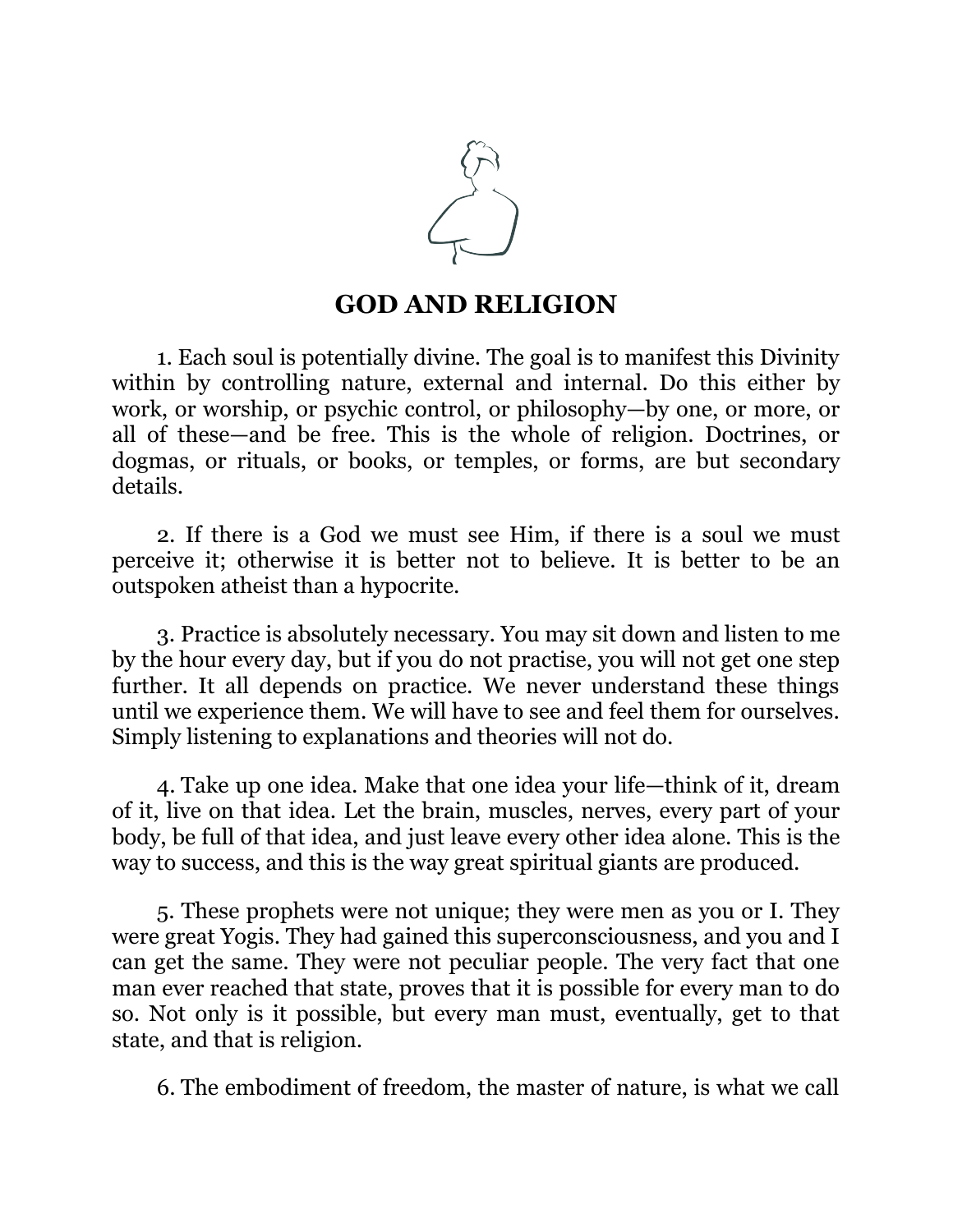God. You cannot deny Him. No, because you cannot move or live without the idea of freedom.

7. No life will be a failure; there is no such thing as failure in the universe. A hundred times man will hurt himself, a thousand times he will tumble, but in the end he will realise that he is God.

8. Religion is not in doctrines, in dogmas, nor in intellectual argumentation; it is being and becoming, it is realization.

9. Remember the words of Christ: "Ask, and it shall be given you; seek, and ye shall find; knock, and it shall be opened unto you." These words are literally true, not figures or fiction.

10. It is good and very grand to conquer external nature, but grander still to conquer our internal nature. … This conquering of the inner man, understanding the secrets of the subtle workings that are within the human mind, and knowing its wonderful secrets, belong entirely to religion.

11. In life and in death, in happiness and in misery, the Lord is equally present. The whole world is full of the Lord. Open your eyes and see Him.

12. In worshipping God we have been always worshipping our own hidden Self.

13. Religion can be realized. Are you ready? Do you want it? You will get the realization if you do, and then you will be truly religious. Until you have attained realization there is no difference between you and atheists. The atheists are sincere, but the man who says that he believes in religion and never attempts to realize it is not sincere.

14. I accept all religions that were in the past, and worship with them all; I worship God with every one of them, in whatever form they worship Him. I shall go to the mosque of the Mohammedan; I shall enter the Christian's church and kneel before the crucifix; I shall enter the Buddhistic temple, where I shall take refuge in Buddha and in his Law. I shall go into the forest and sit down in meditation with the Hindu, who is trying to see the Light which enlightens the heart of everyone.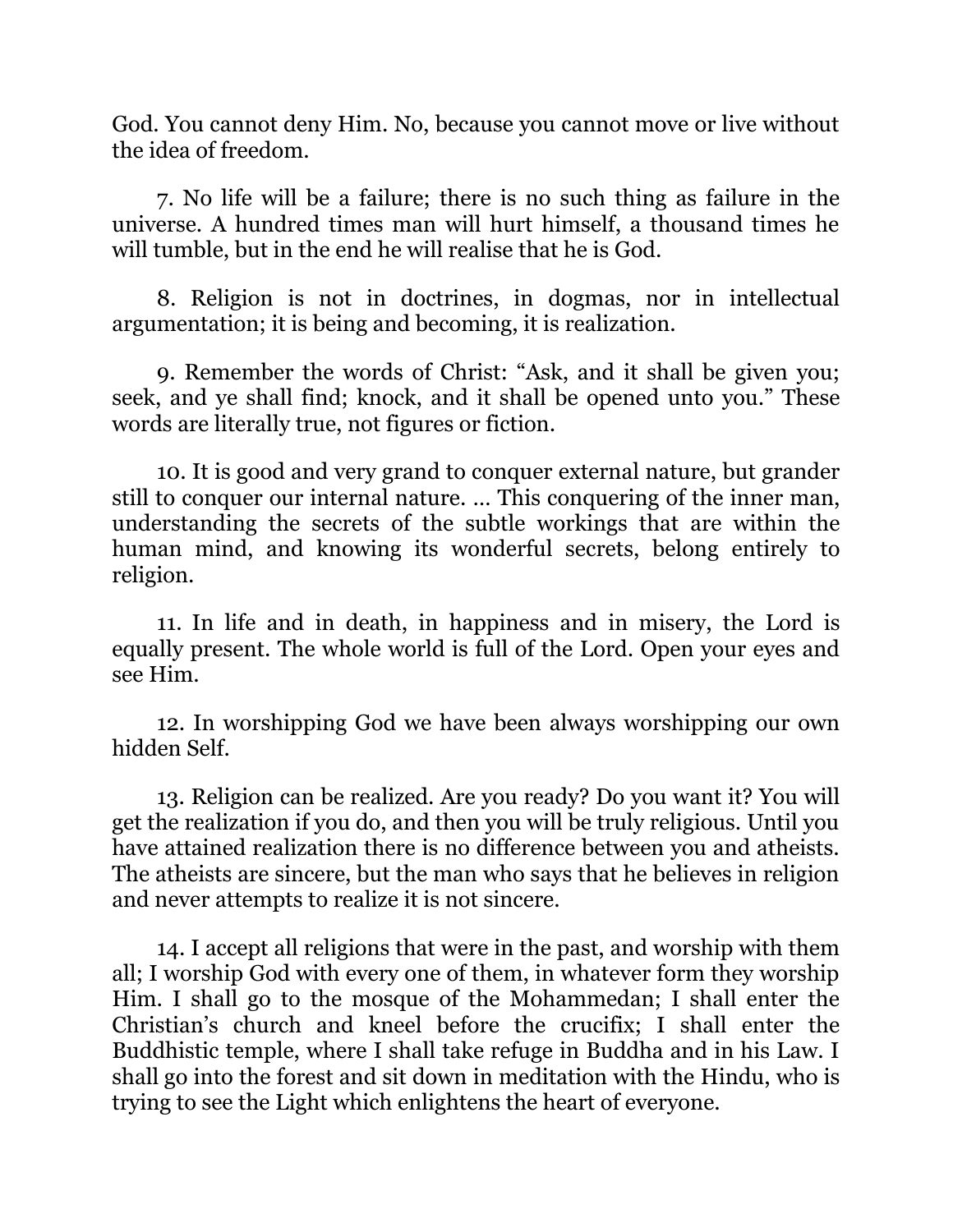15. And this religion is attained by what we, in India, call Yoga union. To the worker, it is union between men and the whole of humanity; to the mystic, between his lower and Higher Self; to the lover, union between himself and the God of Love; and to the philosopher, it is the union of all existence. This is what is meant by Yoga.

16. Now comes the question: Can religion really accomplish anything? It can. It brings to man eternal life. It has made man what he is, and, will make of this human animal a god. This is what religion can do. Take religion from human society and what will remain? Nothing but a forest of brutes.

17. Who will help you? You are the help of the universe. What in this universe can help you? Where is the man, or the god, or the demon to help you? What can prevail over you? You are the God of the universe; where can you seek for help? Never help came from anywhere but from yourself. In your ignorance, every prayer that you made and that was answered, you thought was answered by some Being, but you answered the prayer yourself unknowingly.

18. In studying books we are sometimes deluded into thinking that thereby we are being spiritually helped; but if we analyse the effect of the study of books on ourselves, we shall find that at the utmost it is only our intellect that derives profit from such studies, and not our inner spirit. This inadequacy of books to quicken spiritual growth is the reason why, although almost every one of us can speak most wonderfully on spiritual matters, when it comes to action and the living of a truly spiritual life, we find ourselves so awfully deficient. To quicken the spirit, the impulse must come from another soul.

19. God alone lives. The soul alone lives. Spirituality alone lives. Hold on to that.

20. The various religions that exist in the world, although they differ in the form of worship they take, are really one.

21. Meditation is the one thing Meditate! The greatest thing is meditation. It is the nearest approach to spiritual life—the mind meditating. It is the one moment in our daily life that we are not at all material—the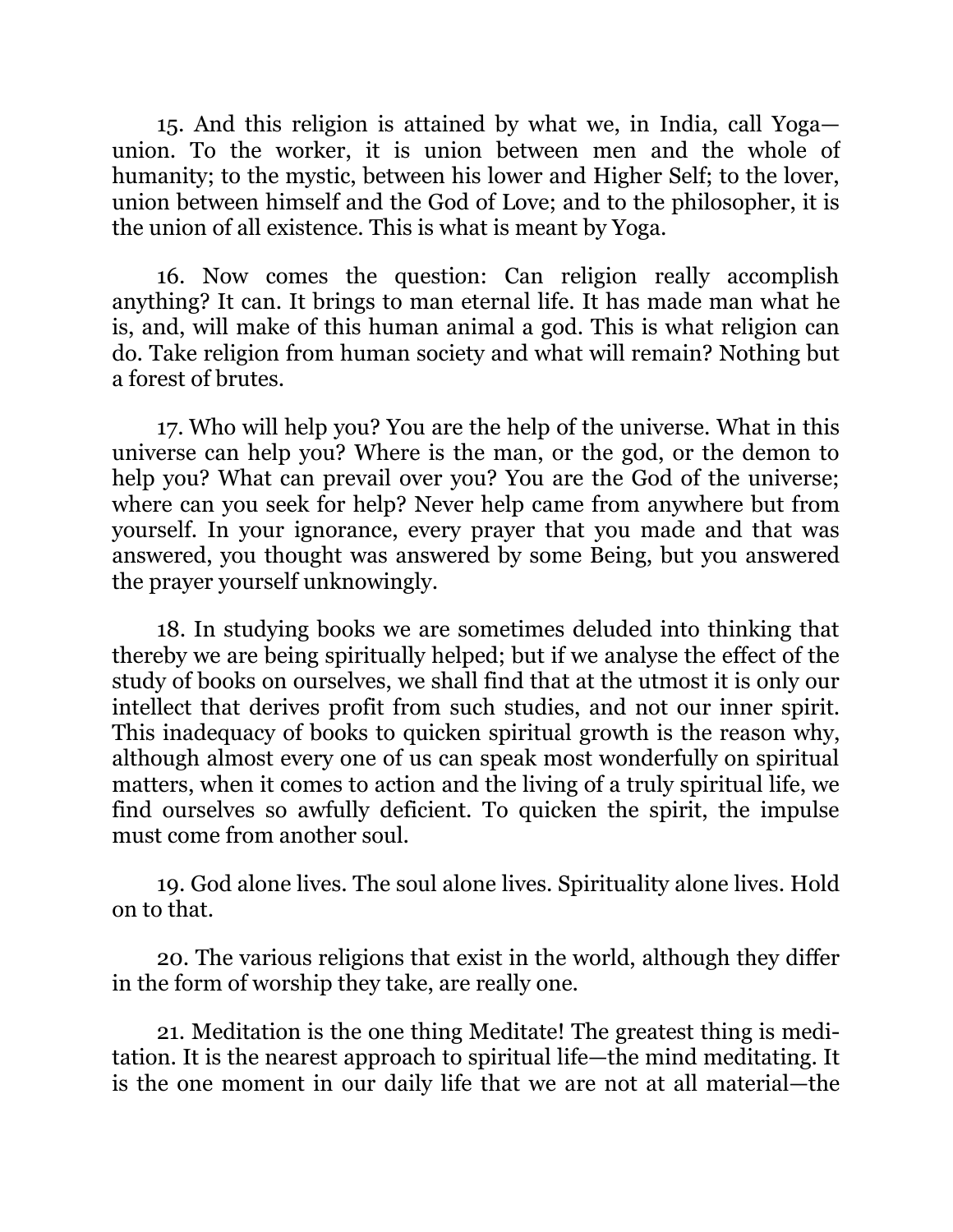Soul thinking of Itself, free from all matter—this marvellous touch of the Soul!

22. Those who give themselves up to the Lord do more for the world than all the so-called workers. One man who has purified himself thoroughly accomplishes more than a regiment of preachers. Out of purity and silence comes the word of power.

23. What we need today is to know that there is a God and that we can see and feel Him here and now.

24. There is a vast difference between saying "food, food" and eating it, between saying "water, water" and drinking it. So by merely repeating the words "God, God" we cannot hope to attain realization. We must strive and practise.

25. Through the terrors of evil, say—my God, my love! Through the pangs of death, say—my God, my love! Through all the evils under the sun, say—my God, my love! Thou art here, I see Thee. Thou art with me, I feel Thee, I am Thine, take me. I am not of the world's but Thine, leave not then me, Do not go for glass beads leaving the mine of diamonds! This life is a great chance. What, seekest thou the pleasures of the world? —He is the fountain of all bliss. Seek for the highest, aim at that highest, and you shall reach the highest.

26. We must be bright and cheerful, long faces do not make religion. Religion should be the most joyful thing in the world, because it is the best.

27. Worship everything as God—every form is His temple. All else is delusion. Always look within, never without. Such is the God that Vedanta preaches, and such is His worship.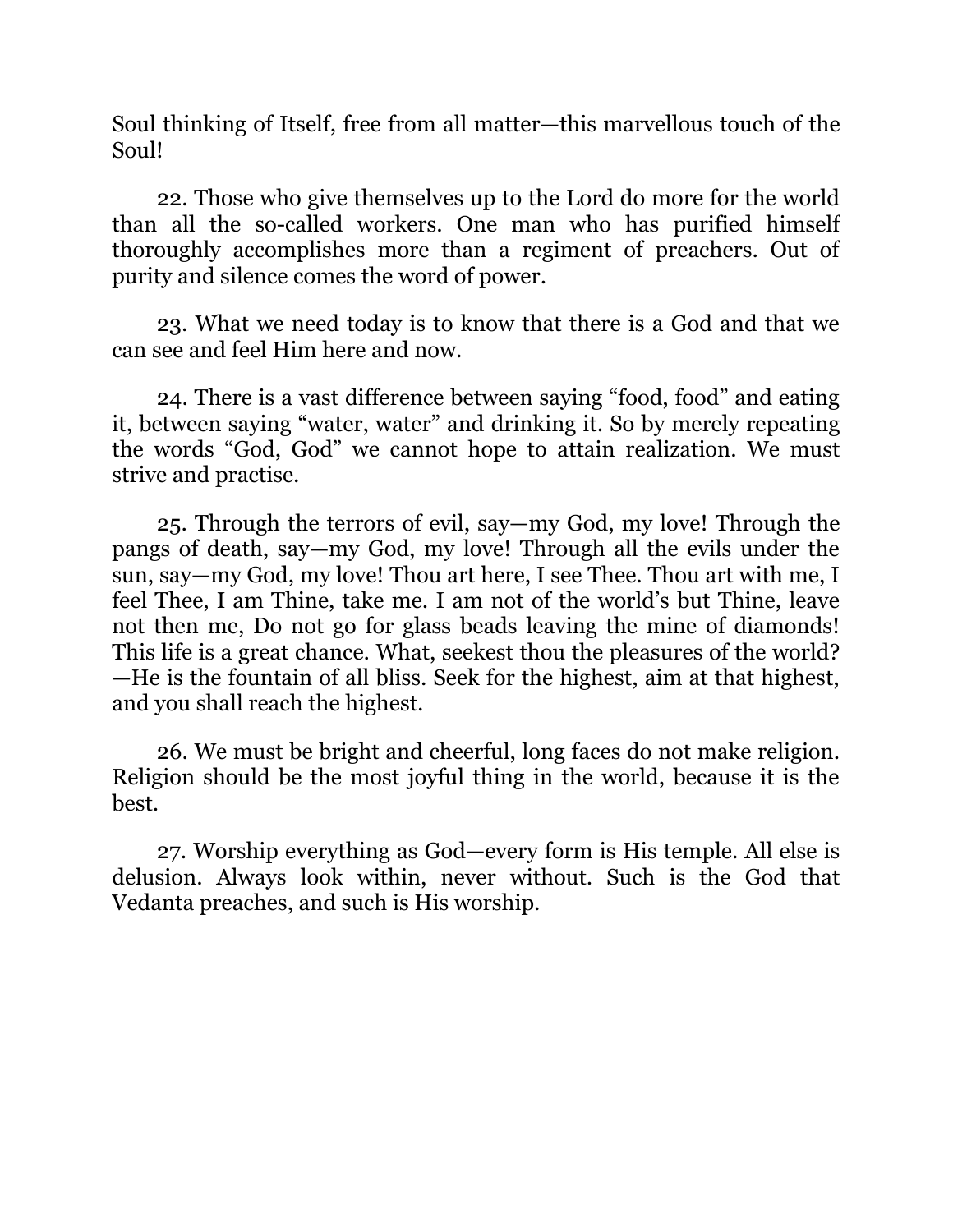

### **INDIA**

<span id="page-16-0"></span>1. The debt which the world owes to our Motherland is immense. Taking country with country, there is not one race on this earth to which the world owes so much as to the patient Hindu, the mild Hindu.

2. To many, Indian thought, Indian manners, Indian customs, Indian philosophy, Indian literature, are repulsive at the first sight; but let them persevere, let them read, let them become familiar with the great principles underlying these ideas, and it is ninety-nine to one that the charm will come over them, and fascination will be the result.

3. But the older I grow, the better I seem to think of these timehonoured institutions of India. There was a time when I used to think that many of them were useless and worthless; but the older I grew, the more I seem to feel a diffidence in cursing any one of them, for each one of them is the embodiment of the experience of centuries.

4. Believe me, there is much talking in other lands; but the practical man of religion, who has carried it into his life, is here and here alone.

5. I have said that we have yet something to teach to the world. This is the very reason, the raison d'etre, that this nation has lived on, in spite of hundreds of years of persecution, in spite of nearly a thousand years of foreign rule and foreign oppression. This nation still lives; the raison d'etre is it still holds to God, to the treasure-house of religion and spirituality.

6. In this land are, still, religion and spirituality, the fountains which will have to overflow and flood the world to bring in new life and new vitality to the Western and other nations, which are now almost borne down, half-killed, and degraded by political ambitions and social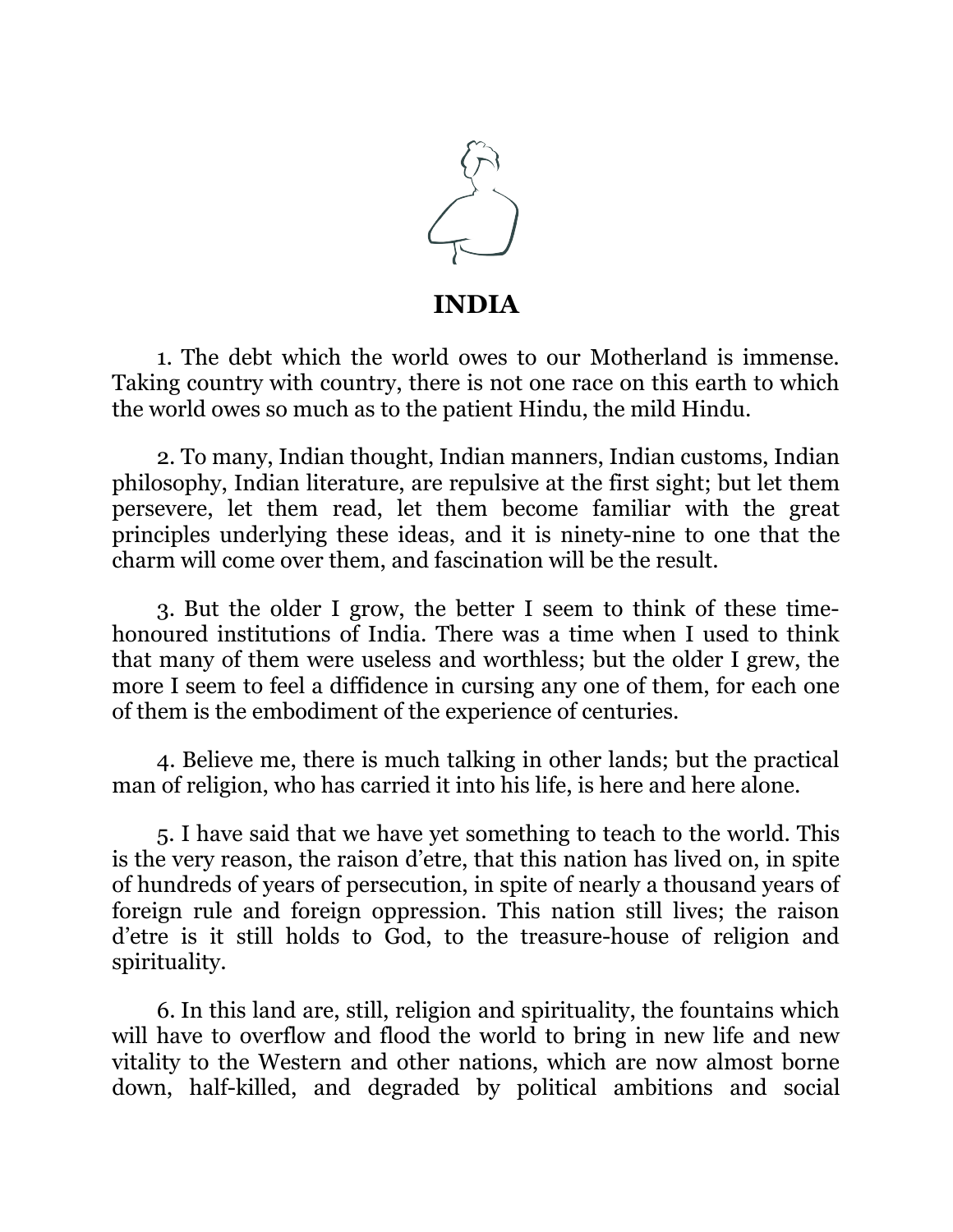scheming.

7. But mark you, if you give up that spirituality, leaving it aside to go after the materializing civilization of the West, the result will be that in three generations you will be an extinct race; because the backbone of the nation will be broken, the foundation upon which the national edifice has been built will be undermined, and the result will be annihilation all round.

8. Europe, the centre of the manifestation of material energy, will crumble into dust within fifty years if she is not mindful to change her position, to shift her ground and make spirituality the basis of her life. And what will save Europe is the religion of the Upanishads.

9. Our aristocratic ancestors went on treading the common masses of our country underfoot, till they became helpless, till under this torment the poor, poor people nearly forgot that they were human beings. They have been compelled to be merely hewers of wood and drawers of water for centuries, so much so, that they are made to believe that they are born as slaves, born as hewers of wood and drawers of water.

10. The truths of the Upanishads are before you. Take them up, live up to them, and the salvation of India will be at hand.

11. Do you feel? Do you feel that millions and millions of the descendants of gods and of sages have become next-door neighbours to brutes? Do you feel that millions are starving today, and millions have been starving for ages? Do you feel that ignorance has come over the land as a dark cloud? Does it make you restless? Does it make you sleepless? Has it gone into your blood, coursing through your veins, becoming consonant with your heartbeats? Has it made you almost mad? Are you seized with that one idea of the misery of ruin, and have you forgotten all about your name, your fame, your wives, your children, your property, even your own bodies? Have you done that? That is the first step to become a patriot, the very first step.

12. Come, be men! Come out of your narrow holes and have a look abroad. See how nations are on the march. Do you love man? Do you love your country? Then come, let us struggle for higher and better things;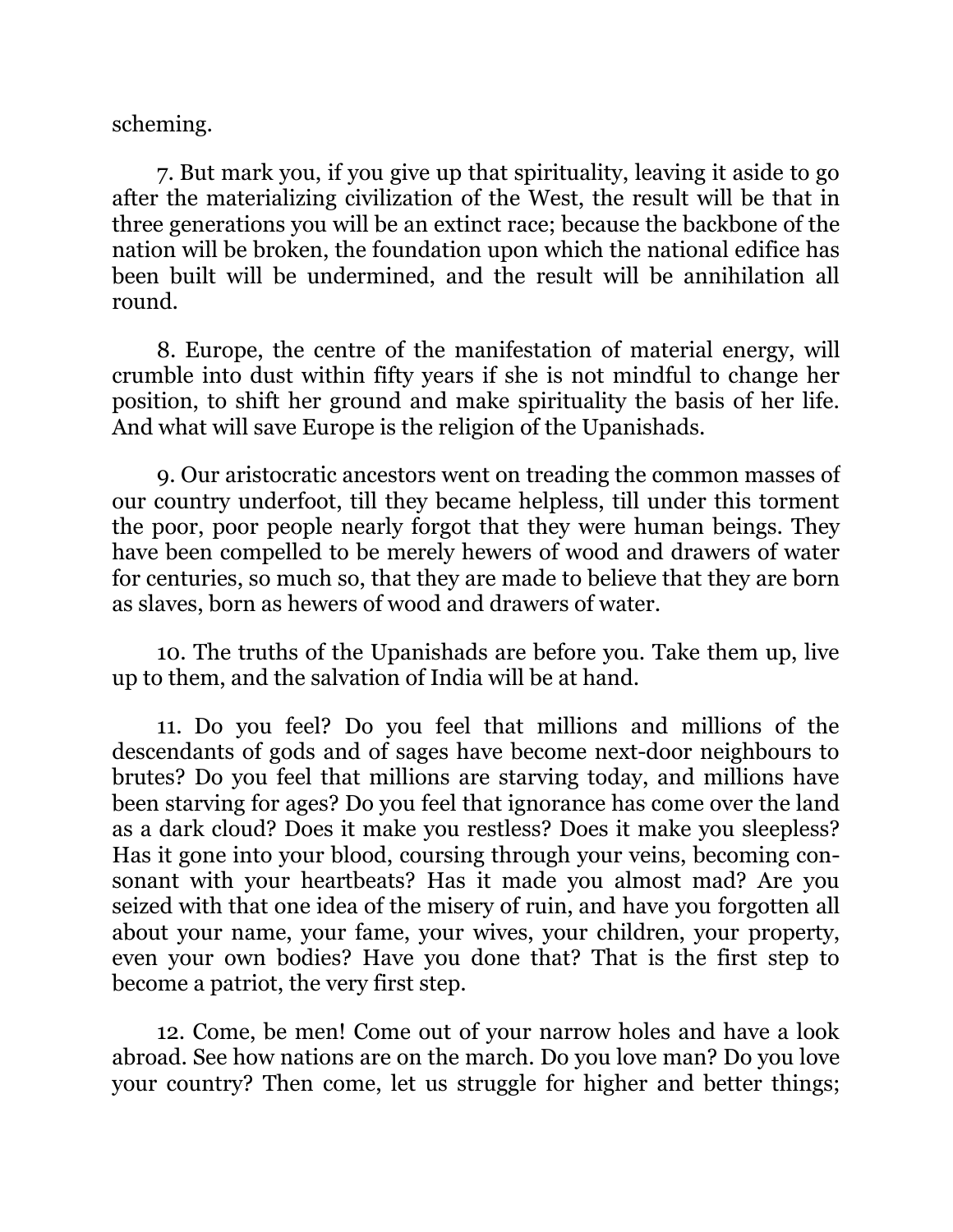look not back, no, not even if you see the dearest and nearest cry. Look not back, but forward!

13. With all my love for India, and with all my patriotism and veneration for the ancients, I cannot but think that we have to learn many things from other nations. … We cannot do without the world outside India; it was our foolishness that we thought we could, and we have paid the penalty by about a thousand years of slavery. That we did not go out to compare things with other nations, did not mark the workings that have been all around us, has been the one great cause of this degradation of the Indian mind. We have paid the penalty; let us do it no more.

14. Some of these old temples of Southern India, and those like Somnāth of Gujarat will teach you volumes of wisdom, will give you a keener insight into the history of the race than any amount of books. Mark how these temples bear the marks of a hundred attacks and a hundred regenerations, continually destroyed and continually springing up out of the ruins, rejuvenated and strong as ever! That is the national mind, that is the national life-current.

15. For the next fifty years this alone shall be our keynote—this, our great Mother India. Let all other vain gods disappear for the time from our minds. This is the only god that is awake, our own race—"everywhere his hands, everywhere his feet, everywhere his ears; he covers everything." All other gods are sleeping. What vain gods shall we go after and yet cannot worship the god that we see all round us, the Virāt? When we have worshipped this, we shall be able to worship all other gods.

16. We must have a hold on the spiritual and secular education of the nation. Do you understand that? … The education that you are getting now has some good points, but it has a tremendous disadvantage which is so great that the good things are all weighed down. In the first place it is not a man-making education, it is merely and entirely a negative education. A negative education or any training that is based on negation, is worse than death.

17. India I loved before I came away. Now the very dust of India has become holy to me, the very air is now to me holy; it is now the holy land, the place of pilgrimage, the Tirtha.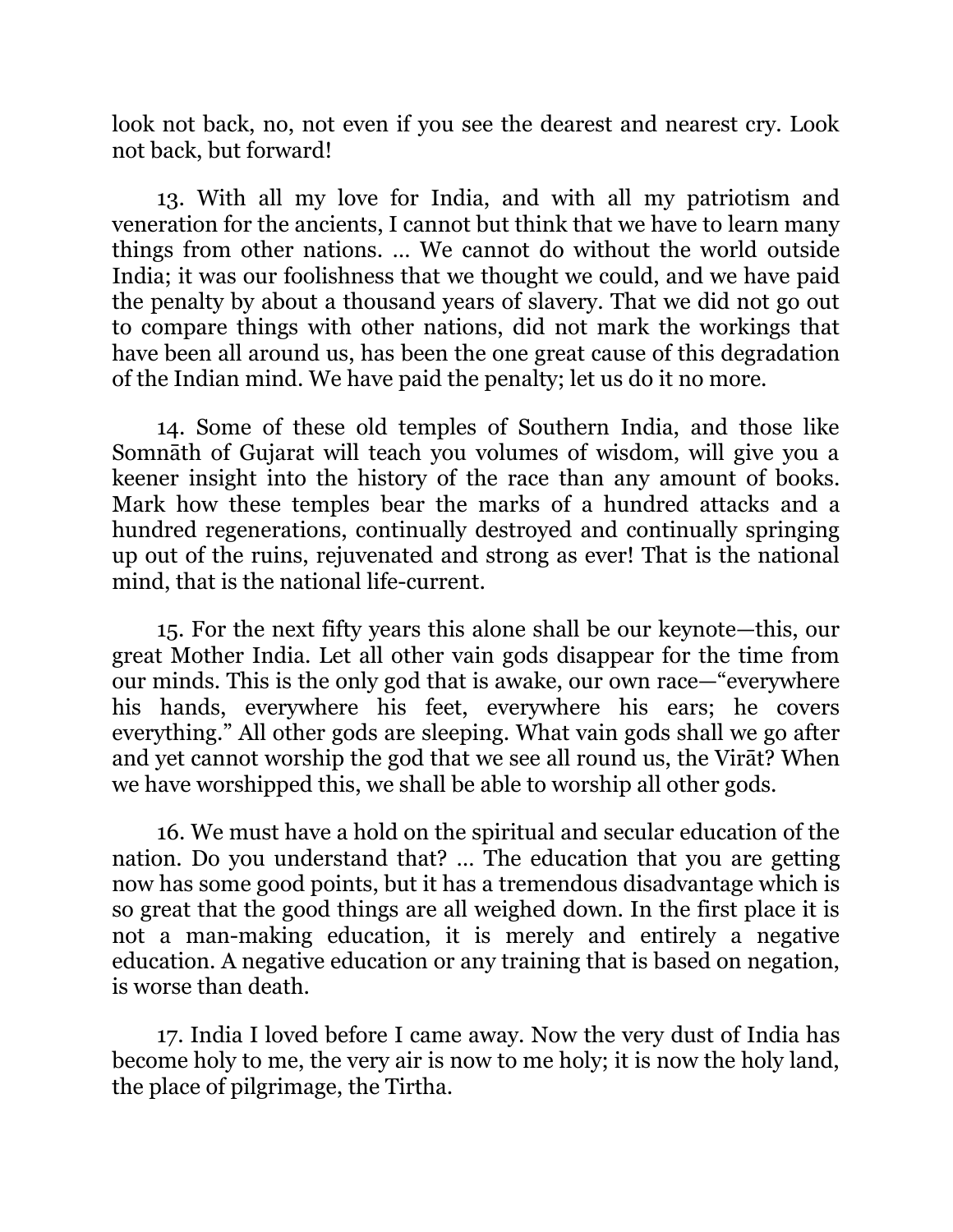18. If you want to become equal with the Englishman or the American, you will have to teach as well as to learn, and you have plenty yet to teach to the world for centuries to come. This has to be done.

19. The degeneration of India came not because the laws and customs of the ancients were bad, but because they were not allowed to be carried to their legitimate conclusions.

20. When you have men who are ready to sacrifice their everything for their country, sincere to the backbone—when such men arise, India will become great in every respect. It is the men that make the country!

21. I consider that the great national sin is the neglect of the masses, and that is one of the causes of our downfall. No amount of politics would be of any avail until the masses in India are once more well educated, well fed, and well cared for.

22. Keep the motto before you—"Elevation of the masses without injuring their religion."

23. Education, education, education alone! Travelling through many cities of Europe and observing in them the comforts and education of even the poor people, there was brought to my mind the state of our own poor people, and I used to shed tears. What made the difference? Education was the answer I got. Through education comes faith in one's own Self, and through faith in one's own Self the inherent Brahman is waking up in them, while the Brahman in us is gradually becoming dormant.

24. My whole ambition in life is to set in motion a machinery which will bring noble ideas to the door of everybody, and then let men and women settle their own fate. Let them know what our forefathers as well as other nations have thought on the most momentous questions of life. Let them see specially what others are doing now, and then decide.

25. I do not see into the future; nor do I care to see. But one vision I see clear as life before me: that the ancient Mother has awakened once more, sitting on Her throne rejuvenated, more glorious than ever. Proclaim Her to all the world with the voice of peace and benediction.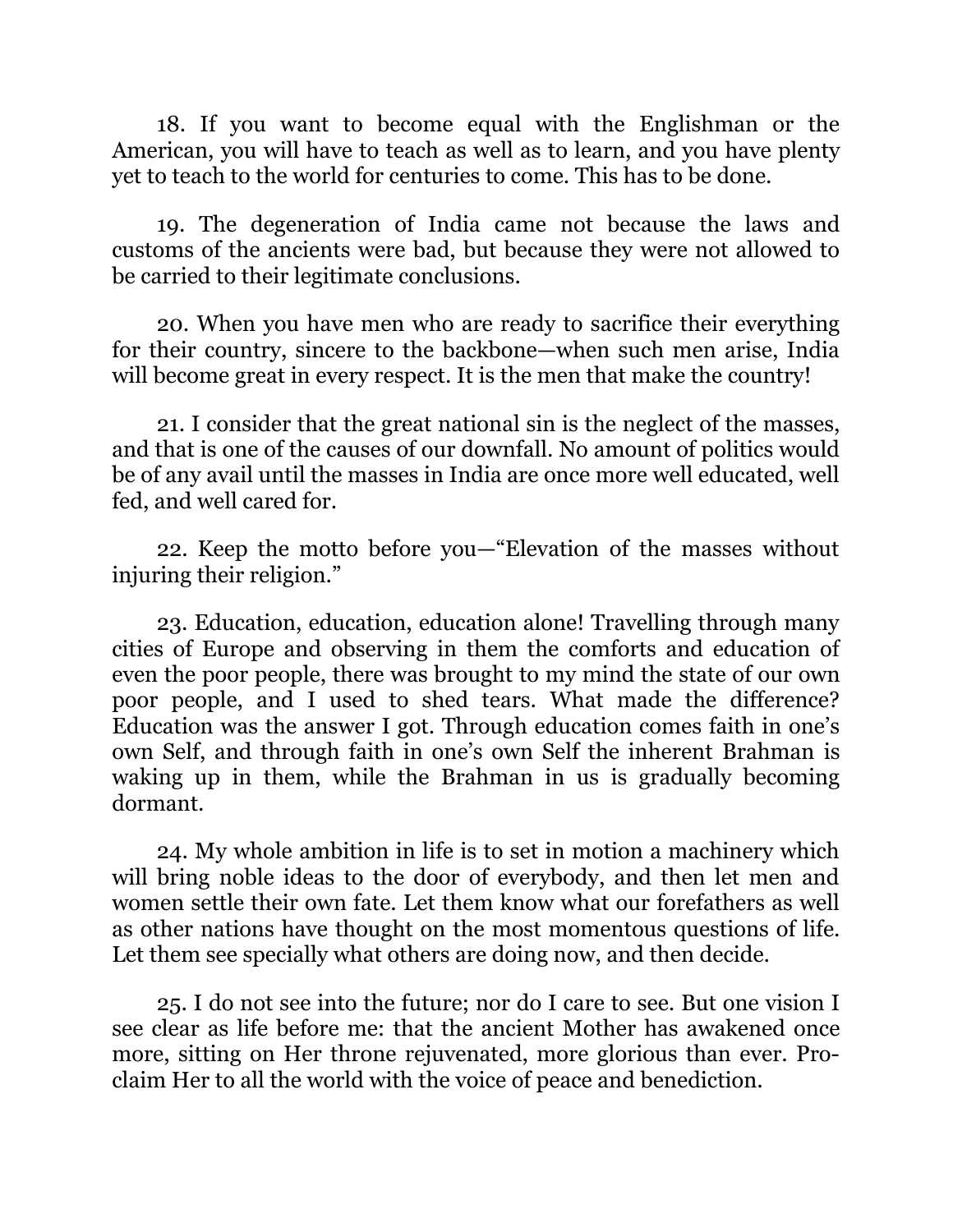26. My life's allegiance is to this my motherland; and if I had a thousand lives, every moment of the whole series would be consecrated to your service, my countrymen, my friends.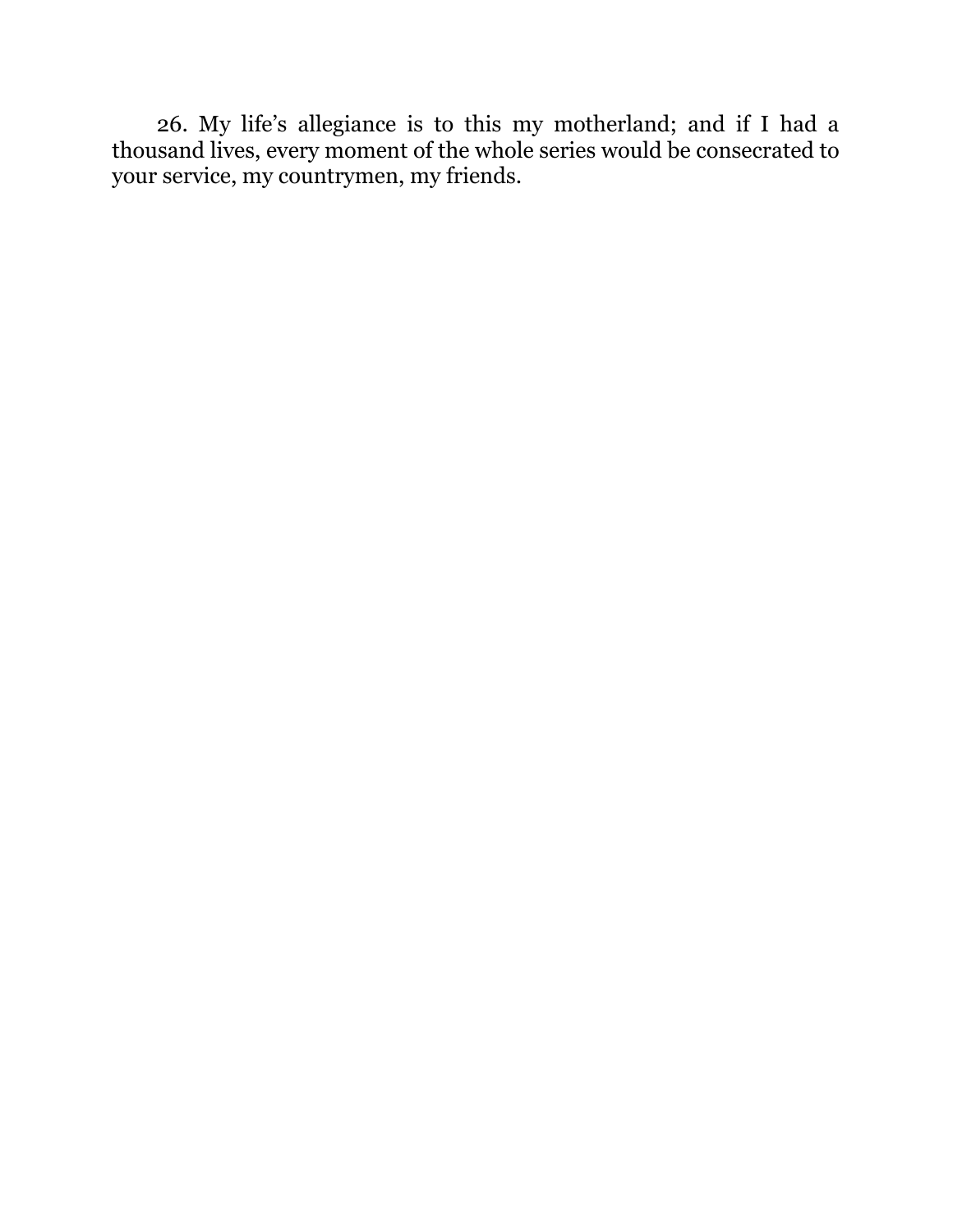

### **MISCELLANEOUS**

<span id="page-21-0"></span>1. Education is not the amount of information that is put into your brain and runs riot there, undigested, all your life. We must have lifebuilding, man-making, character-making assimilation of ideas. If you have assimilated five ideas and made them your life and character, you have more education than any man who has got by heart a whole library.

2. Poverty there must be, so long as the disease known as civilization exists: and hence the need for relief.

3. The West is groaning under the tyranny of the Shylocks, and the East is groaning under the tyranny of the priests.

4. The whole of the Western world is on a volcano which may burst tomorrow, go to pieces tomorrow.

5. Asia laid the germs of civilization, Europe developed man, and America is developing woman and the masses.

6. Three things are necessary to make every man great, every nation great

- 1. Conviction of the powers of goodness
- 2. Absence of jealousy and suspicion
- 3. Helping all who are trying to be and do good.

7. Do not try to lead your brethren, but serve them. The brutal mania for leading has sunk many a great ship in the waters of life.

8. The faculty of organization is entirely absent in our nature, but this has to be infused. The great secret is—absence of jealousy. Be always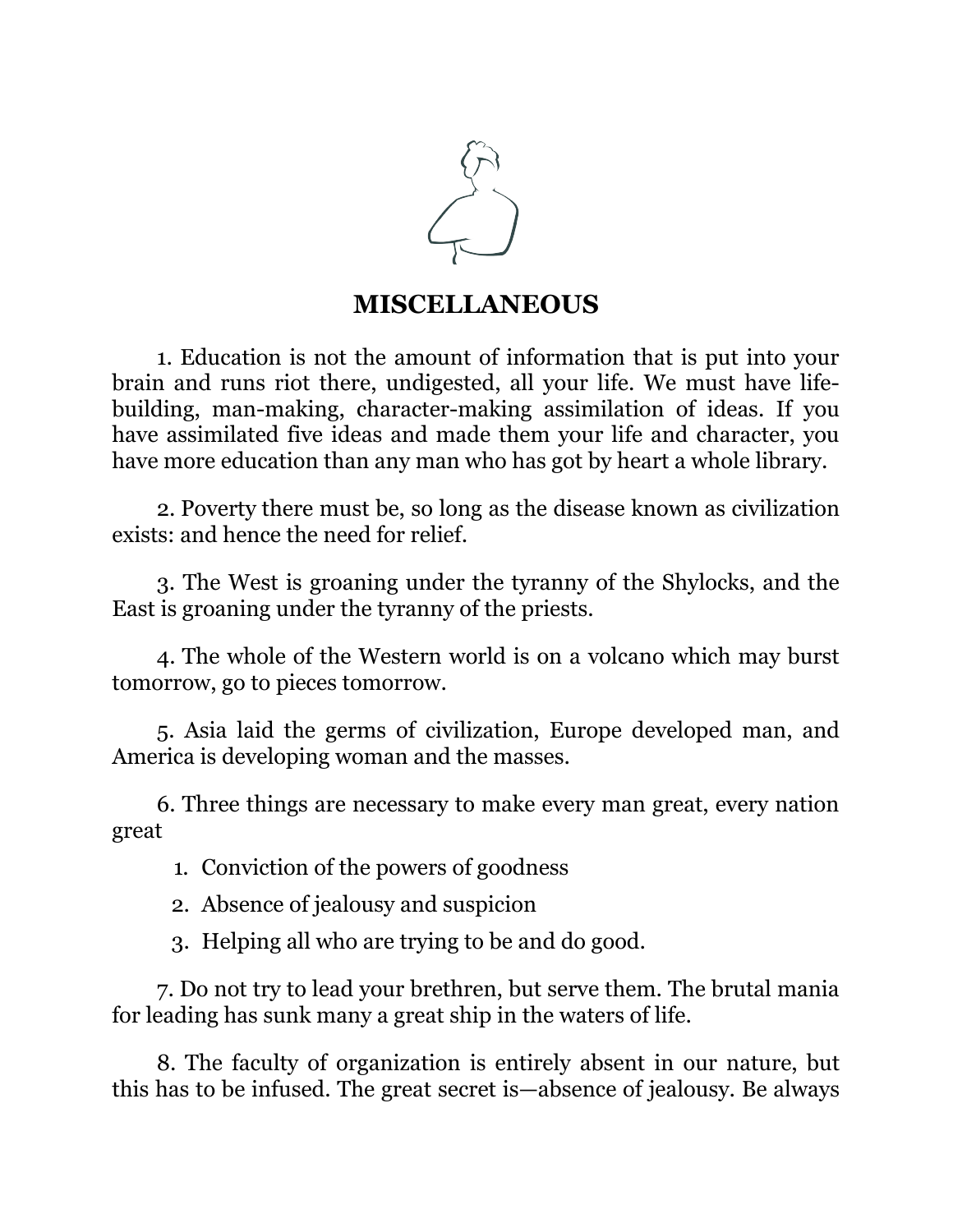ready to concede to the opinions of your brethren, and try always to conciliate. That is the whole secret.

9. From all of you I want this that you must discard for ever selfaggrandizement, faction-mongering, and jealousy. You must be allforbearing like, Mother Earth. If you can achieve this, the world will be at your feet.

10. There is no chance for the welfare of the world unless the condition of women is improved. It is not possible for a bird to fly on only one wing.

11. Women must be put in a position to solve their own problems in their own way. No one can or ought to do this for them. And our Indian women are as capable of doing it as any in the world.

12. I know that the race that produced Sitā—even if it only dreamt of her—has a reverence for woman that is unmatched on the earth.

13. Even idiots may stand up to hear themselves praised, and cowards assume the attitude of the brave when everything is sure to turn out well, but the true hero works in silence. How many Buddhas die before one finds expression!

14. The wonderful structures of national life which the Western nations have raised, are supported by the strong pillars of character, and until we can produce numbers of such, it is useless to fret and fume against this or that power.

15. Work as if on each of you depended the whole work. Fifty centuries are looking on you, the future of India depends on you. Work on.

16. One cannot serve the God of Truth who leans upon somebody.

17. I am to create a new order of humanity here who are sincere believers in God and care nothing for the world.

18. Each work has to pass through these stages—ridicule, opposition, and then acceptance. Each man who thinks ahead of his time is sure to be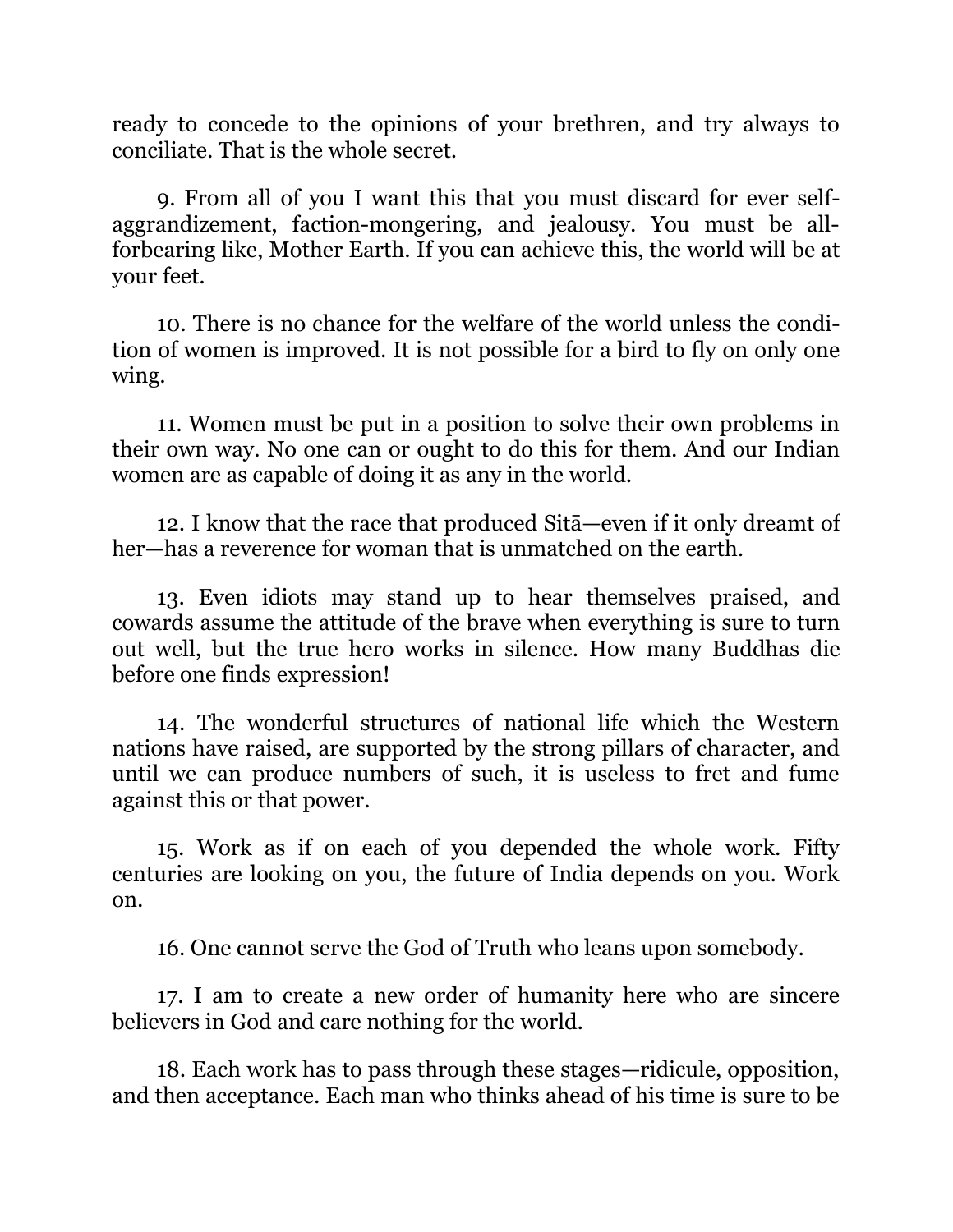misunderstood.

19. Life is a series of fights and disillusionments. … The secret of life is not enjoyment but education through experience. But, alas, we are called off the moment we begin really to learn.

20. The road to the Good is the roughest and steepest in the universe. It is a wonder that so many succeed, no wonder that so many fall. Character has to be established through a thousand stumbles.

21. This mixture of life and death, good and evil, knowledge and ignorance is what is called Māyā—or the universal phenomenon. You may go on for eternity inside this net, seeking for happiness—you find much, and much evil too. To have good and no evil is childish nonsense.

22. Even the greatest fool can accomplish a task if it be after his heart. But the intelligent man is he who can convert every work into one that suits his taste. No work is petty.

23. They only do work who think that help will come, directly they are on the field of work.

24. This is the first lesson to learn: be determined not to curse anything outside, not to lay the blame upon any one outside, but be a man, stand up, lay the blame on yourself. You will find, that is always true. Get hold of yourself.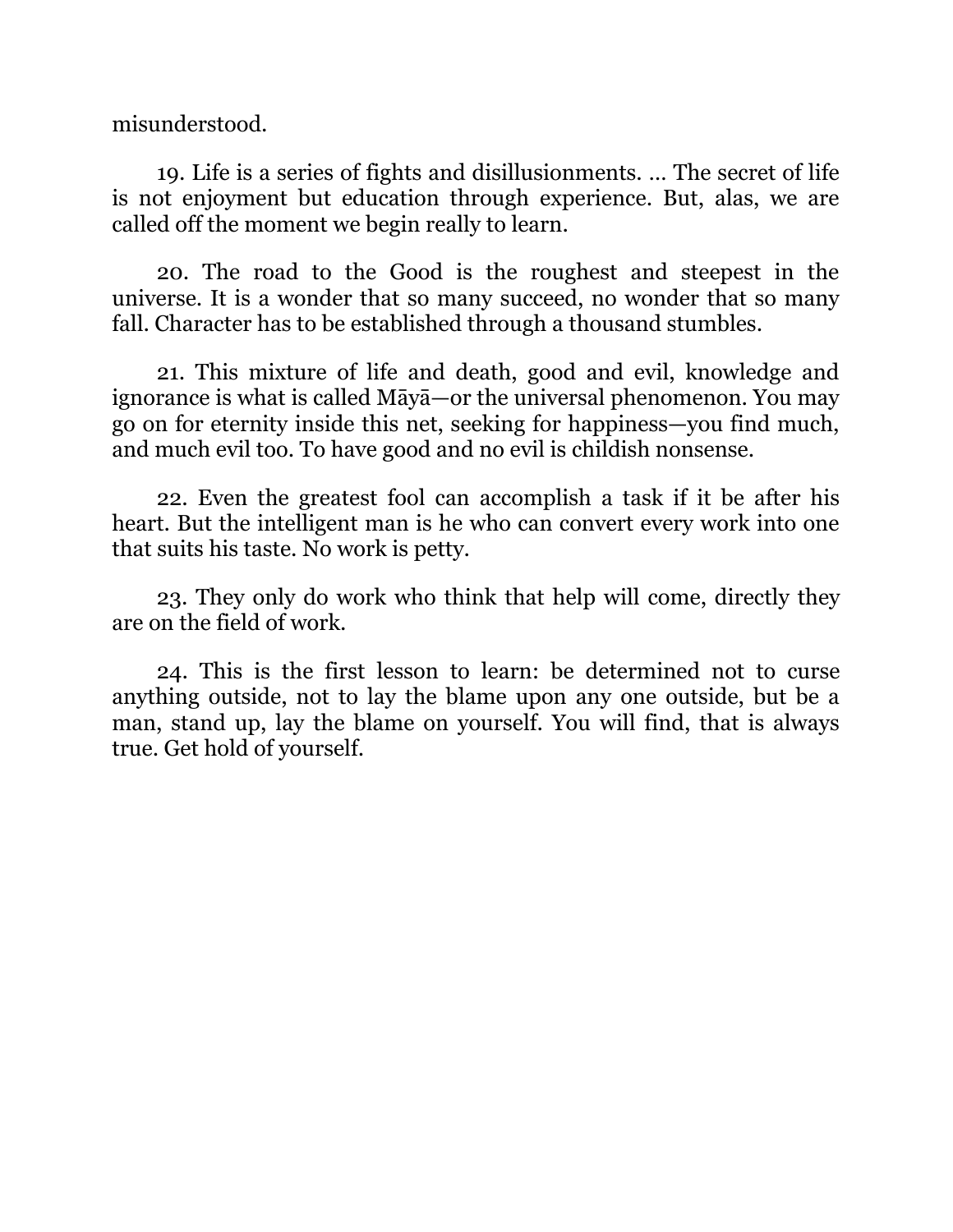### **REFERENCES**

<span id="page-24-0"></span>ABBREVIATIONS:

C.W.:—The Complete Works of Swami Vivekananda,

Vol. I.(1946), Vol. II.(1948), Vol. III.(1948), Vol. IV(1948), Vol. V(1947), Vol. VI.(1947), Vol. VII.(1947), Vol. VIII.(1959);

L.—Letters of Swami Vivekananda(1948);

M.—The Master as I saw Him(1948);

Life.—The Life of Swami Vivekananda by His Eastern and Western Disciples.

Faith and Strength:

1 (C.W.I.9); 2 (C.W.II.299); 3(C.W.III.190); 4 (C.W.I.178); 5 (C.W.II.3); 6 (C.W.II.85); 7 (C.W.II.86); 8 (C.W.II.87); 9 (C.W.II.87); 10 (C.W.II.152); 11 (C.W.II.293); 12 (C.W.II.298); 13 (C.W.II.299); 14 (C.W.II.299); 15 (C.W.II.299); 16 (C.W.II.299); 17 (C.W.II.299); 18 (C.W.II. 300); 19 (C.W.II.355); 20 (C.W.III.60); 21 (C.W. III.224); 22 (C.W.III.242); 23 (C.W.III.223); 24 (C.W.III.224); 25 (Life.II.465); 26 (C.W.VII. 228).

Love and Unselfishness:

 (C.W.I.30); 2 (C.W.I.74); 3 (C.W.I.82); 4 (C.W.I.108); 5 (C.W.II.5); (C.W.III.141); 7 (C.W.III.143); 8 (C.W.III.194); 9 (C.W.III.432); 10 (L.70); 11 (L.111); 12 (L.141); 13 (L.141); 14 (L.141); 15 (L.141); 16 (L.175); (L.190); 18(L.194); 19 (L.253); 20 (L.320); 21 (L.399); 22 (C.W.VII.12); (L.320); 24 (C.W.VI.49); 25 (C.W.VI.49); 26(C.W.VIII.228).

God and Religion:

1(C.W.I.119); 2(C.W.I.127); 3(C.W.I.139); 4(C W. I.177);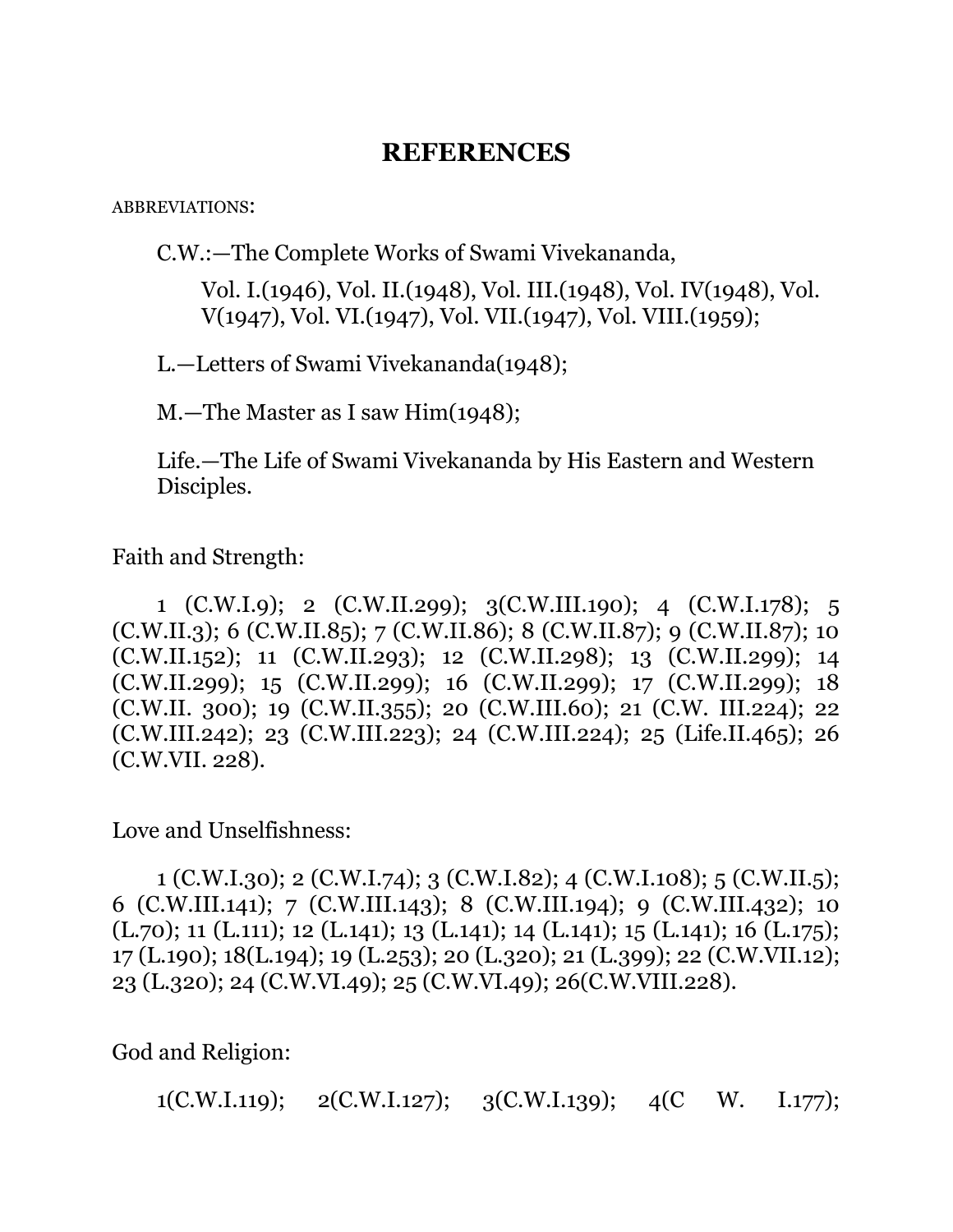5(C.W.I.185), 6(C.W.I.335); 7(C.W.I.415); 8(C.W.II.43); 9(C.W.II 44); 10(C.W.II.65); 11 (C.W.II. 146); 12(C W. II. 279); 13(C. W. II. 285); 14(C.W.II.372); 15(C.W.II.86); 16(C.W.III.4); 17(C.W.III.26); 18(C.W.III.45); 19(C.W.III.149); 20(C.W.III.357); 21(C.W.V.210); 22(C.W.VII. 14); 23(C.W.VII.67); 24(C.W.VII.89); 25(L.115); 26(C.W.VIII. 7); 27(C.W.VIII.136).

India:

1(C.W.III.105); 2(C.W.III. 110); 3(C.W.III.132); 4(C.W.III. 134);  $5(C.W.III.148);$  6(C.W.III.148);  $7(C.W.III.153);$  8(C.W.III.159); 9(C.W.III.192); 10(C.W.III.225); 11(C.W.III. 225); 12(C.W.V.8); 13(C.W.III.272); 14(C.W.III.289); 15(C.W.III. 300); 16(C.W.III.301); 17(C.W.III.309); 18(C.W. III.318); 19(C.W.IV.270); 20(C.W.V.140); 21(C.W.V.152); 22(L.83); 23(L.368); 24(L.83); 25(C.W. IV.353); 26(C.W.IV.312).

Miscellaneous:

1(C.W.III.302); 2(C.W.III.305); 3(C.W.III.158); 4(C.W.III.277); 5(L.75); 6(L.87); 7(L.103); 8(L.119); 9(L.139); 10(L.282); 11(C.W.V.159); 12(C.W.V.160); 13(L.142); 14(L.150); 15(L.154); 16(L.205); 17(L.223); 18(L.233); 19(L.431); 20(L.330); 21(L.350); 22(L.404); 23(L.407); 24(C.W.II.8).